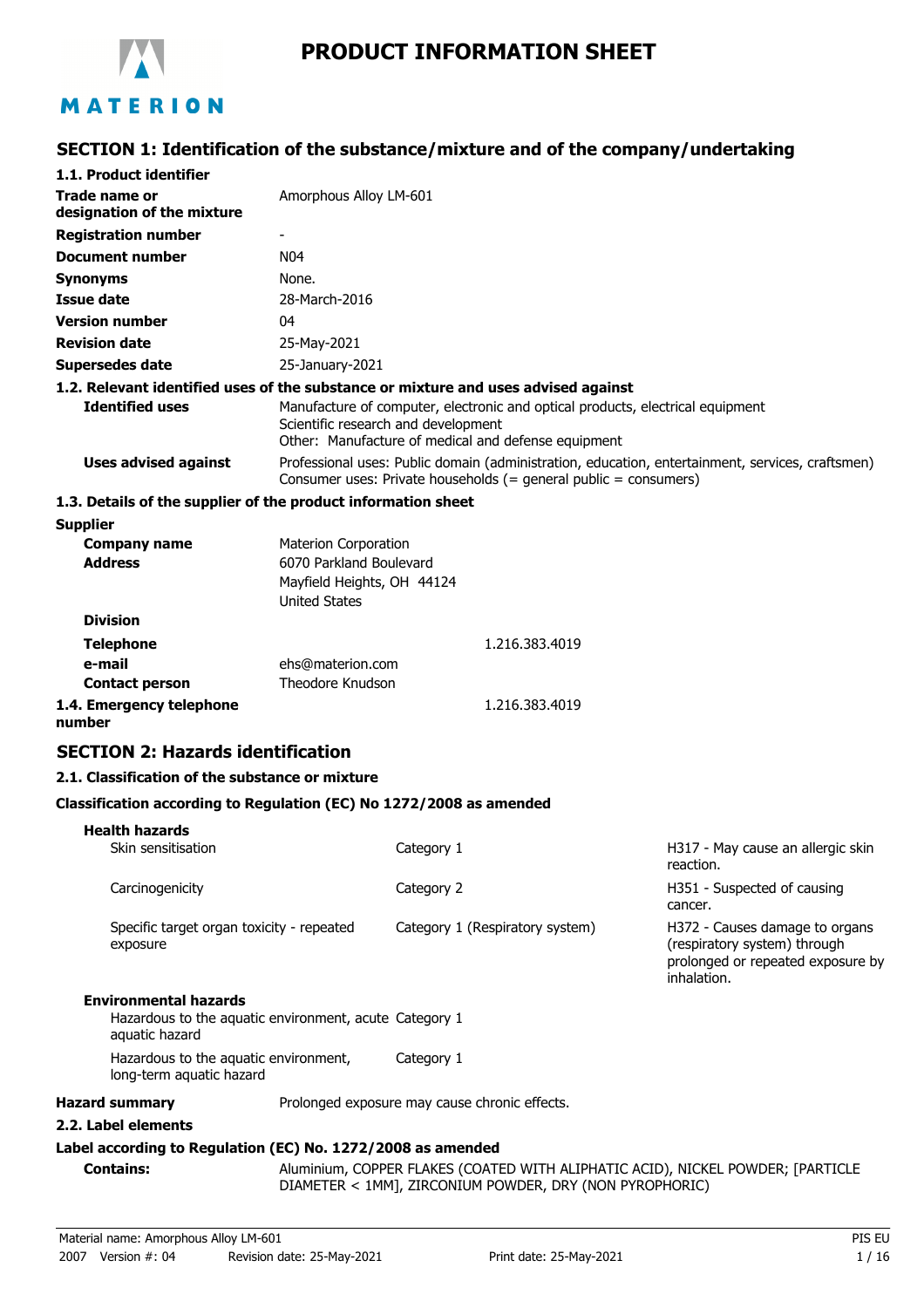**Hazard pictograms**



| <b>Signal word</b>                       | Danger                                                                                                             |
|------------------------------------------|--------------------------------------------------------------------------------------------------------------------|
| <b>Hazard statements</b>                 |                                                                                                                    |
| H317                                     | May cause an allergic skin reaction.                                                                               |
| H351                                     | Suspected of causing cancer.                                                                                       |
| H372                                     | Causes damage to organs (respiratory system) through prolonged or repeated exposure by<br>inhalation.              |
| <b>Precautionary statements</b>          |                                                                                                                    |
| <b>Prevention</b>                        |                                                                                                                    |
| P <sub>201</sub>                         | Obtain special instructions before use.                                                                            |
| P <sub>202</sub>                         | Do not handle until all safety precautions have been read and understood.                                          |
| P <sub>260</sub>                         | Do not breathe dust/fume/gas/mist/vapours/spray.                                                                   |
| P <sub>264</sub>                         | Wash hands thoroughly after handling.                                                                              |
| P <sub>270</sub>                         | Do not eat, drink or smoke when using this product.                                                                |
| P280                                     | Wear protective gloves/protective clothing/eye protection/face protection.                                         |
| P285                                     | In case of inadequate ventilation wear respiratory protection.                                                     |
| <b>Response</b>                          |                                                                                                                    |
| $P308 + P313$                            | If exposed or concerned: Get medical advice/attention.                                                             |
| P341                                     | If breathing is difficult, remove victim to fresh air and keep at rest in a position comfortable for<br>breathing. |
| $P342 + P311$                            | If experiencing respiratory symptoms: Call a poison centre/doctor.                                                 |
| <b>Storage</b>                           |                                                                                                                    |
| P405                                     | Store locked up.                                                                                                   |
| <b>Disposal</b>                          |                                                                                                                    |
| P501                                     | Dispose of contents/container in accordance with local/regional/national/international regulations.                |
| <b>Supplemental label</b><br>information | For further information, please contact the Product Stewardship Department at +1.216.383.4019.                     |
| 2.3. Other hazards                       | None known.                                                                                                        |

## **SECTION 3: Composition/information on ingredients**

#### **3.2. Mixtures**

#### **General information**

| <b>Chemical name</b>                          | $\frac{0}{0}$ | No.                      | CAS-No. / EC REACH Registration No. Index No.                                                                                                                        | <b>Notes</b> |
|-----------------------------------------------|---------------|--------------------------|----------------------------------------------------------------------------------------------------------------------------------------------------------------------|--------------|
| ZIRCONIUM POWDER, DRY (NON<br>PYROPHORIC)     | $55 - 71$     | 7440-67-7<br>231-176-9   | 040-002-00-9                                                                                                                                                         |              |
|                                               |               | 3; H335, STOT RE 1; H372 | Classification: Flam. Sol. 2; H228, Pyr. Sol. 1; H250, Self-heat. 1; H251, Water-React.<br>2;H261, Skin Irrit. 2;H315, Skin Sens. 1;H317, Eye Irrit. 2;H319, STOT SE |              |
| COPPER FLAKES (COATED WITH<br>ALIPHATIC ACID) | $25 - 35$     | 7440-50-8<br>231-159-6   | 01-2119480154-42-0080                                                                                                                                                |              |
| <b>Classification: -</b>                      |               |                          |                                                                                                                                                                      |              |
| Aluminium                                     | $2 - 5$       | 7429-90-5<br>231-072-3   | 01-2119529243-45-0056 013-002-00-1                                                                                                                                   |              |
| <b>Classification: -</b>                      |               |                          |                                                                                                                                                                      |              |
| NICKEL POWDER; [PARTICLE<br>DIAMETER < 1MM]   | $2 - 5$       | 7440-02-0<br>231-111-4   | 01-2119438727-29-0049<br>028-002-00-7                                                                                                                                |              |
|                                               |               |                          | Classification: Skin Sens. 1; H317, STOT SE 3; H335, Carc. 2; H351, STOT RE 2; H373                                                                                  | 7,S          |

## **SECTION 4: First aid measures**

**General information**

**Inhalation**

IF exposed or concerned: Get medical advice/attention. If you feel unwell, seek medical advice (show the label where possible). Ensure that medical personnel are aware of the material(s) involved, and take precautions to protect themselves. Wash contaminated clothing before reuse.

### **4.1. Description of first aid measures**

Remove victim to fresh air and keep at rest in a position comfortable for breathing. Call a POISON CENTRE or doctor/physician if you feel unwell.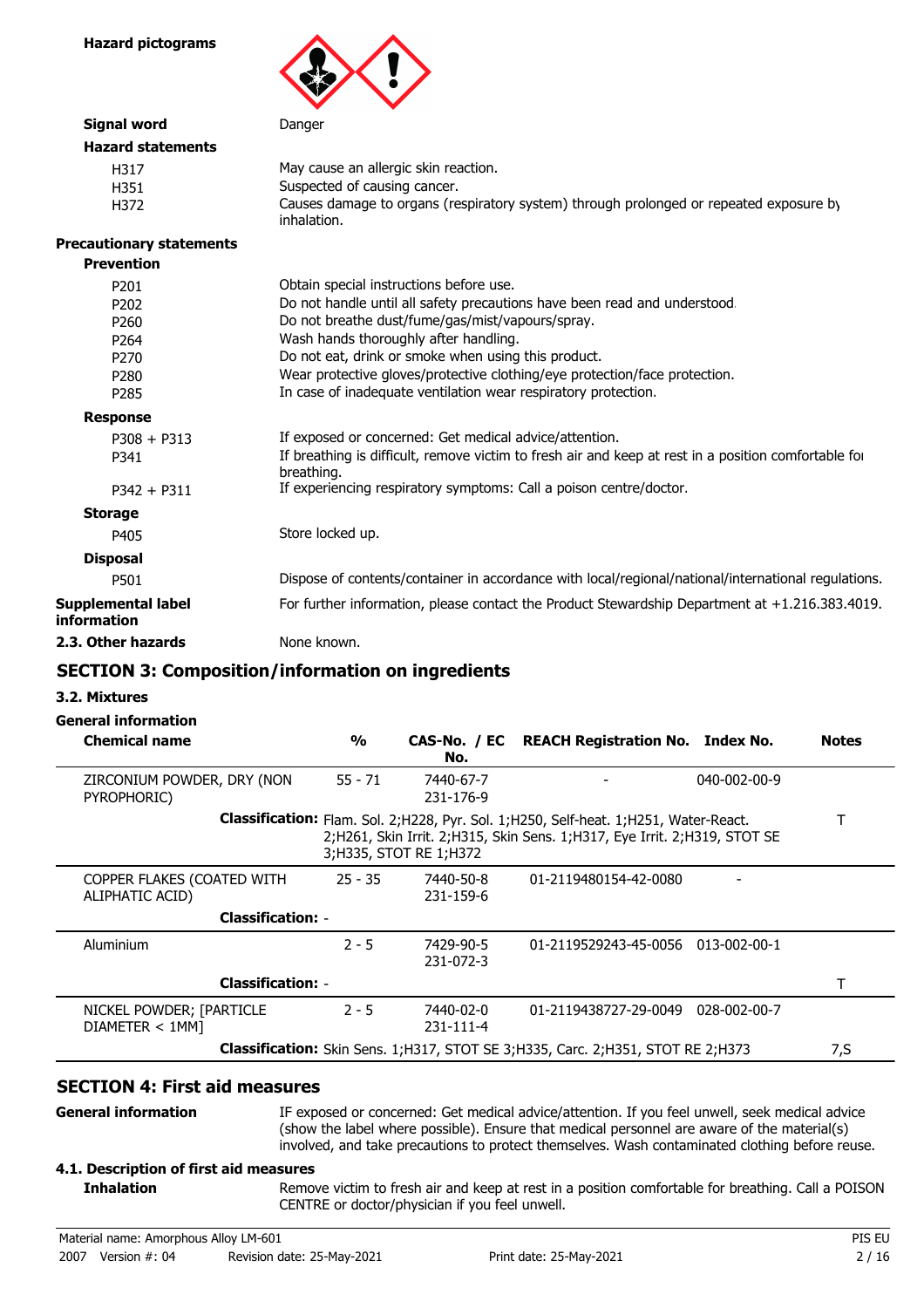| <b>Skin contact</b>                                                                      | Remove contaminated clothing immediately and wash skin with soap and water. In case of eczema<br>or other skin disorders: Seek medical attention and take along these instructions.               |
|------------------------------------------------------------------------------------------|---------------------------------------------------------------------------------------------------------------------------------------------------------------------------------------------------|
| Eye contact                                                                              | Rinse with water. Get medical attention if irritation develops and persists.                                                                                                                      |
| <b>Ingestion</b>                                                                         | Rinse mouth. Get medical attention if symptoms occur.                                                                                                                                             |
| 4.2. Most important<br>symptoms and effects, both<br>acute and delayed                   | May cause respiratory irritation. Coughing. Discomfort in the chest. Shortness of breath. May cause<br>an allergic skin reaction. Dermatitis. Rash. Prolonged exposure may cause chronic effects. |
| 4.3. Indication of any<br>immediate medical attention<br>and special treatment<br>needed | Provide general supportive measures and treat symptomatically. Keep victim under observation.<br>Symptoms may be delayed.                                                                         |
| <b>SECTION 5: Firefighting measures</b>                                                  |                                                                                                                                                                                                   |
| <b>General fire hazards</b>                                                              | No unusual fire or explosion hazards noted.                                                                                                                                                       |
| 5.1. Extinguishing media                                                                 |                                                                                                                                                                                                   |
| Suitable extinguishing<br>media                                                          | Dry powder. Dry sand.                                                                                                                                                                             |
| Unsuitable extinguishing<br>media                                                        | Do not use water jet as an extinguisher, as this will spread the fire.                                                                                                                            |
| 5.2. Special hazards arising<br>from the substance or<br>mixture                         | During fire, gases hazardous to health may be formed.                                                                                                                                             |
| 5.3. Advice for firefighters                                                             |                                                                                                                                                                                                   |
| <b>Special protective</b><br>equipment for<br>firefighters                               | Self-contained breathing apparatus and full protective clothing must be worn in case of fire.                                                                                                     |
| <b>Special firefighting</b>                                                              | Move containers from fire area if you can do so without risk.                                                                                                                                     |

### **SECTION 6: Accidental release measures**

**procedures**

### **6.1. Personal precautions, protective equipment and emergency procedures**

| For non-emergency<br>personnel                               | Wear appropriate protective equipment and clothing during clean-up. Ensure adequate ventilation.<br>Local authorities should be advised if significant spillages cannot be contained.                                                              |
|--------------------------------------------------------------|----------------------------------------------------------------------------------------------------------------------------------------------------------------------------------------------------------------------------------------------------|
| For emergency<br>responders                                  | Keep unnecessary personnel away.                                                                                                                                                                                                                   |
| 6.2. Environmental<br>precautions                            | Avoid release to the environment. Prevent further leakage or spillage if safe to do so. Avoid<br>discharge into drains, water courses or onto the ground. Inform appropriate managerial or<br>supervisory personnel of all environmental releases. |
| 6.3. Methods and material for<br>containment and cleaning up | Stop the flow of material, if this is without risk. Prevent product from entering drains. Following<br>product recovery, flush area with water.                                                                                                    |
| 6.4. Reference to other<br>sections                          | Not available.                                                                                                                                                                                                                                     |

**Specific methods** Use standard firefighting procedures and consider the hazards of other involved materials.

### **SECTION 7: Handling and storage**

| 7.1. Precautions for safe<br>handling                                          | Obtain special instructions before use. Do not handle until all safety precautions have been read<br>and understood. Provide adequate ventilation. Avoid breathing dust/fume/gas/mist/vapours/spray.<br>Avoid contact with eyes, skin, and clothing. Avoid prolonged exposure. Should be handled in closed<br>systems, if possible. Wear appropriate personal protective equipment. Observe good industrial<br>hygiene practices. |
|--------------------------------------------------------------------------------|-----------------------------------------------------------------------------------------------------------------------------------------------------------------------------------------------------------------------------------------------------------------------------------------------------------------------------------------------------------------------------------------------------------------------------------|
| 7.2. Conditions for safe<br>storage, including any<br><i>incompatibilities</i> | Store locked up. Store in original tightly closed container.                                                                                                                                                                                                                                                                                                                                                                      |
| 7.3. Specific end use(s)                                                       | Not available.                                                                                                                                                                                                                                                                                                                                                                                                                    |

### **SECTION 8: Exposure controls/personal protection**

### **8.1. Control parameters**

**Occupational exposure limits**

### **Austria. MAK List, OEL Ordinance (GwV), BGBl. II, no. 184/2001**

| <b>Components</b>         | Type       | <b>Value</b>      | Form                 |
|---------------------------|------------|-------------------|----------------------|
| Aluminium (CAS 7429-90-5) | <b>MAK</b> | 5 mg/m $3$        | Respirable fraction. |
|                           |            | $10 \text{ mg/m}$ | Inhalable fraction.  |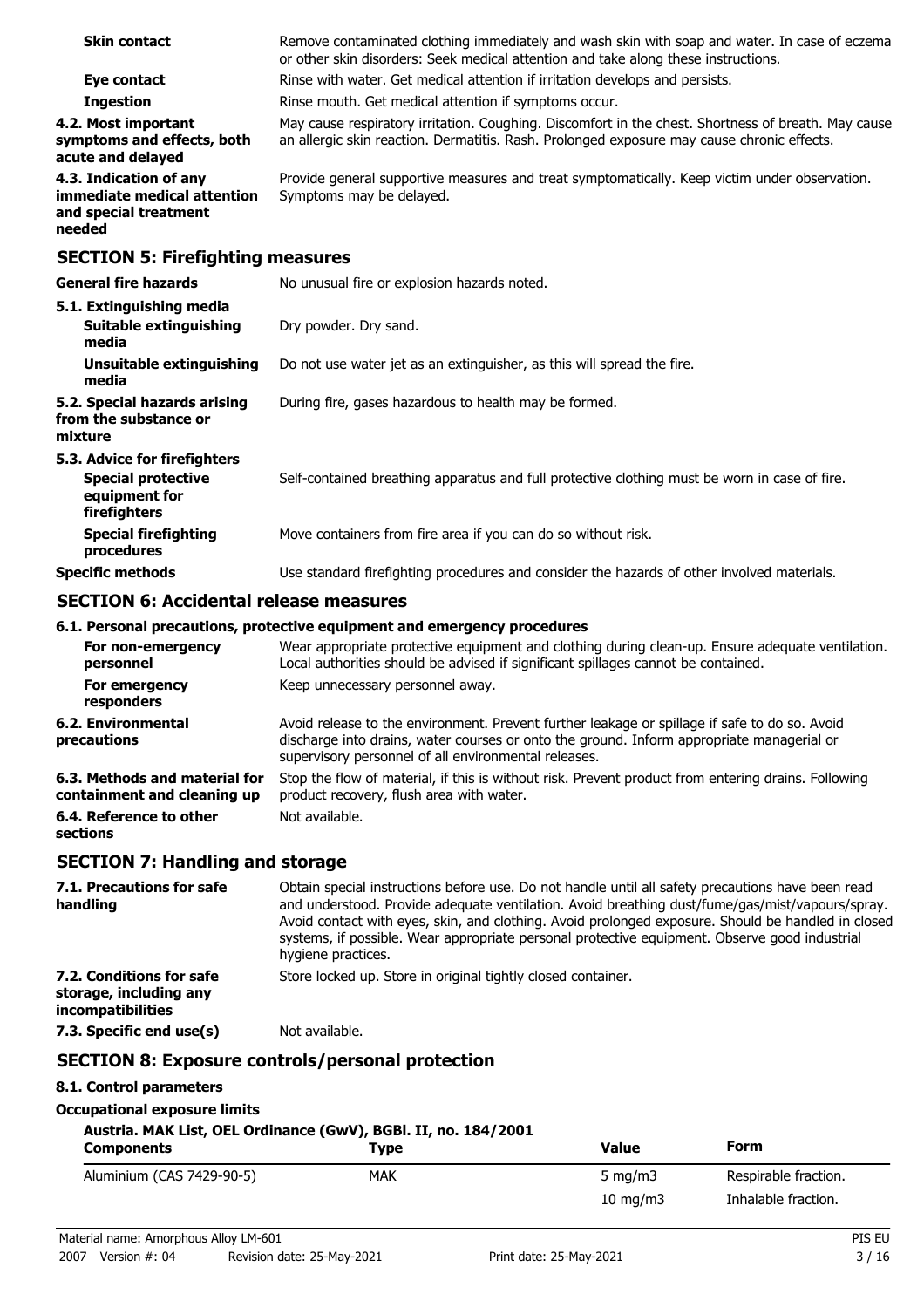# **Austria. MAK List, OEL Ordinance (GwV), BGBl. II, no. 184/2001**

| <b>Components</b>                                                                                                                   | <b>Type</b> | <b>Value</b>              | <b>Form</b>               |
|-------------------------------------------------------------------------------------------------------------------------------------|-------------|---------------------------|---------------------------|
|                                                                                                                                     | <b>STEL</b> | 20 mg/m3                  | Inhalable fraction.       |
|                                                                                                                                     |             | $10$ mg/m $3$             | Respirable fraction.      |
| COPPER FLAKES (COATED<br>WITH ALIPHATIC ACID)<br>(CAS 7440-50-8)                                                                    | <b>MAK</b>  | 1 mg/m3                   | Inhalable fraction.       |
|                                                                                                                                     |             | $0,1$ mg/m3               | Fume and respirable dust. |
|                                                                                                                                     | <b>STEL</b> | $4$ mg/m $3$              | Inhalable fraction.       |
|                                                                                                                                     |             | $0,4$ mg/m $3$            | Fume and respirable dust. |
| ZIRCONIUM POWDER, DRY<br>(NON PYROPHORIC) (CAS<br>7440-67-7)                                                                        | <b>MAK</b>  | $5$ mg/m $3$              | Inhalable fraction.       |
| Austria. TRK List, OEL Ordinance (GwV), BGBI. II, no. 184/2001<br><b>Components</b>                                                 | Type        | <b>Value</b>              | <b>Form</b>               |
| NICKEL POWDER;<br>[PARTICLE DIAMETER <<br>1MM] (CAS 7440-02-0)                                                                      | <b>STEL</b> | $2$ mg/m $3$              | Inhalable dust.           |
|                                                                                                                                     | <b>TWA</b>  | $0,5$ mg/m3               | Inhalable dust.           |
| <b>Belgium. Exposure Limit Values</b><br><b>Components</b>                                                                          | <b>Type</b> | <b>Value</b>              | <b>Form</b>               |
| Aluminium (CAS 7429-90-5)                                                                                                           | <b>TWA</b>  | 1 mg/m3                   | Respirable fraction.      |
| COPPER FLAKES (COATED<br>WITH ALIPHATIC ACID)<br>(CAS 7440-50-8)                                                                    | <b>TWA</b>  | 1 mg/m3                   | Dust and mist.            |
|                                                                                                                                     |             | $0,2$ mg/m3               | Fume.                     |
| NICKEL POWDER;<br>[PARTICLE DIAMETER <<br>1MM] (CAS 7440-02-0)                                                                      | <b>TWA</b>  | 1 mg/m3                   |                           |
| ZIRCONIUM POWDER, DRY<br>(NON PYROPHORIC) (CAS<br>7440-67-7)                                                                        | <b>STEL</b> | 10 mg/m3                  |                           |
|                                                                                                                                     | <b>TWA</b>  | 5 mg/m $3$                |                           |
| Bulgaria. OELs. Regulation No 13 on protection of workers against risks of exposure to chemical agents at work<br><b>Components</b> | <b>Type</b> | <b>Example 2018 Value</b> | Form                      |
| Aluminium (CAS 7429-90-5)                                                                                                           | <b>TWA</b>  | 2 mg/m $3$                |                           |
|                                                                                                                                     |             | 10 mg/m3                  | Dust.                     |
|                                                                                                                                     |             | $1,5$ mg/m3               | Respirable fraction.      |
| COPPER FLAKES (COATED<br>WITH ALIPHATIC ACID)<br>$(CAS 7440-50-8)$                                                                  | <b>TWA</b>  | $0,1$ mg/m3               |                           |
| NICKEL POWDER;<br>[PARTICLE DIAMETER <<br>1MM] (CAS 7440-02-0)                                                                      | <b>TWA</b>  | $0,05$ mg/m3              |                           |
| Croatia. Dangerous Substance Exposure Limit Values in the Workplace (ELVs), Annexes 1 and 2, Narodne Novine,<br>13/09               |             |                           |                           |
| <b>Components</b>                                                                                                                   | <b>Type</b> | <b>Value</b>              | <b>Form</b>               |
| Aluminium (CAS 7429-90-5)                                                                                                           | <b>MAC</b>  | $4$ mg/m $3$              | Respirable dust.          |
|                                                                                                                                     |             | 10 mg/m3                  | Total dust.               |
| COPPER FLAKES (COATED<br>WITH ALIPHATIC ACID)                                                                                       | <b>MAC</b>  | 1 mg/m3                   |                           |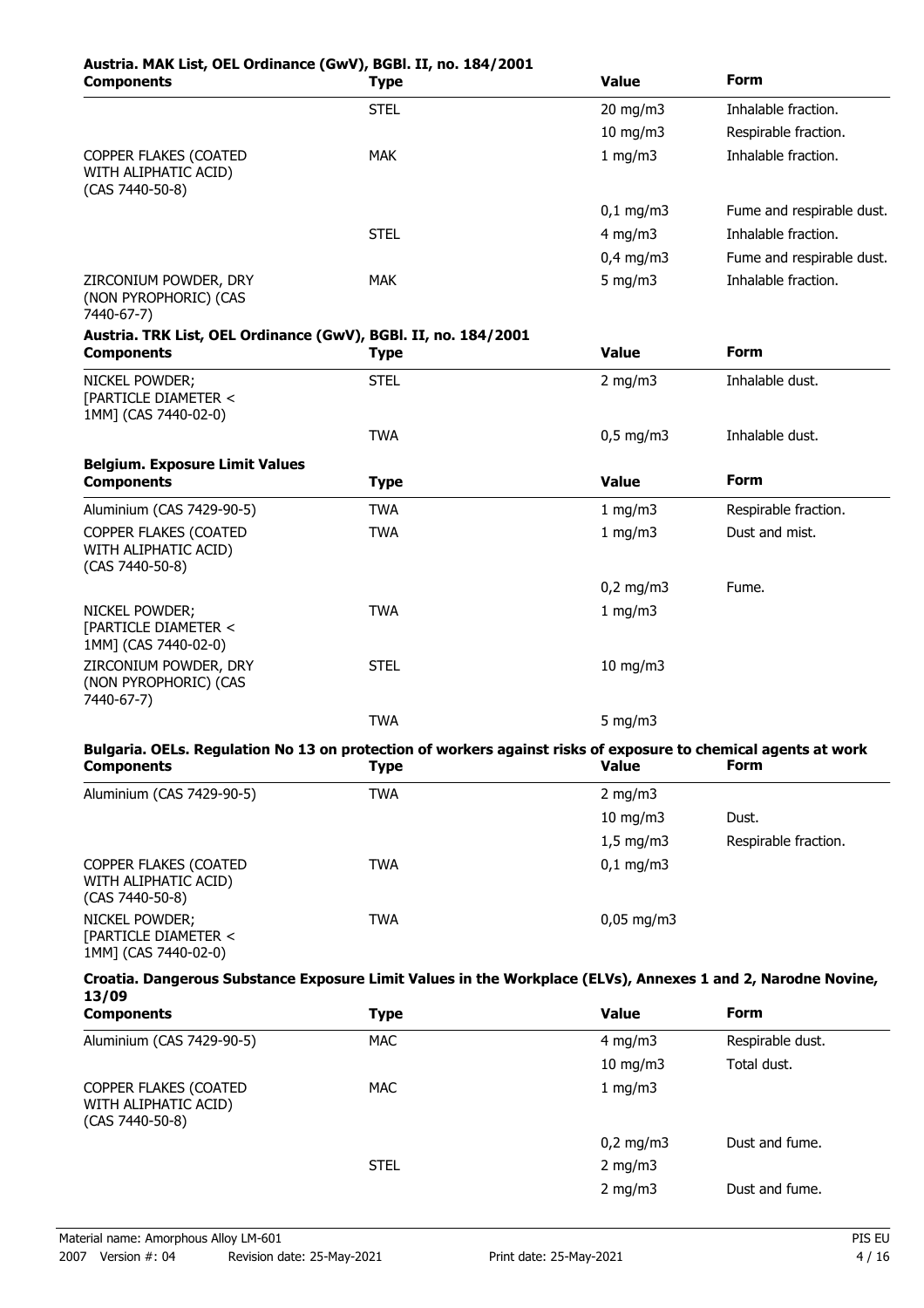### **Croatia. Dangerous Substance Exposure Limit Values in the Workplace (ELVs), Annexes 1 and 2, Narodne Novine, 13/09**

| <b>Components</b>                                              | <b>Type</b> | <b>Value</b>         | <b>Form</b> |
|----------------------------------------------------------------|-------------|----------------------|-------------|
| NICKEL POWDER;<br>[PARTICLE DIAMETER <<br>1MM] (CAS 7440-02-0) | <b>MAC</b>  | $0,5 \text{ mg/m}$ 3 |             |
| ZIRCONIUM POWDER, DRY<br>(NON PYROPHORIC) (CAS<br>7440-67-7)   | <b>MAC</b>  | 5 $mq/m3$            |             |
|                                                                | <b>STEL</b> | 10 mg/m $3$          |             |

### **Cyprus. OELs. Control of factory atmosphere and dangerous substances in factories regulation, PI 311/73, as amended.**

| <b>Components</b>                                                  | Type | <b>Value</b>       | <b>Form</b> |  |
|--------------------------------------------------------------------|------|--------------------|-------------|--|
| COPPER FLAKES (COATED<br>WITH ALIPHATIC ACID)<br>$(CAS 7440-50-8)$ | TWA  | $0,2 \text{ mg/m}$ | Fume.       |  |
| NICKEL POWDER;<br>[PARTICLE DIAMETER <<br>1MM] (CAS 7440-02-0)     | TWA  | 1 mg/m $3$         |             |  |
| ZIRCONIUM POWDER, DRY<br>(NON PYROPHORIC) (CAS<br>7440-67-7)       | TWA  | 5 $mq/m3$          |             |  |

## **Czech Republic. OELs. Government Decree 361**

| <b>Components</b>                                                | <b>Type</b> | <b>Value</b>  | <b>Form</b>                     |
|------------------------------------------------------------------|-------------|---------------|---------------------------------|
| Aluminium (CAS 7429-90-5)                                        | <b>TWA</b>  | $10$ mg/m $3$ | Dust.                           |
| COPPER FLAKES (COATED<br>WITH ALIPHATIC ACID)<br>(CAS 7440-50-8) | Ceiling     | $2$ mg/m $3$  | Dust.                           |
|                                                                  |             | $0,2$ mg/m3   | Fume.                           |
|                                                                  | <b>TWA</b>  | 1 mg/m3       | Dust.                           |
|                                                                  |             | $0,1$ mg/m3   | Fume.                           |
| NICKEL POWDER;<br>[PARTICLE DIAMETER <<br>1MM] (CAS 7440-02-0)   | Ceiling     | 1 mg/m $3$    | Aerosol, inhalable.             |
|                                                                  | <b>TWA</b>  | $0,5$ mg/m3   | Aerosol, inhalable.             |
| <b>Denmark. Exposure Limit Values</b><br><b>Components</b>       | <b>Type</b> | <b>Value</b>  | <b>Form</b>                     |
| Aluminium (CAS 7429-90-5)                                        | <b>TLV</b>  | 5 mg/m $3$    | Fume.                           |
|                                                                  |             | 5 mg/m $3$    | Dust and fume.                  |
|                                                                  |             | 2 mg/m $3$    | Respirable dust and/or<br>fume. |
| COPPER FLAKES (COATED<br>WITH ALIPHATIC ACID)<br>(CAS 7440-50-8) | <b>TLV</b>  | 1 mg/m3       | Dust.                           |
|                                                                  |             | $0,1$ mg/m3   | Fume.                           |
| NICKEL POWDER;<br>[PARTICLE DIAMETER <<br>1MM] (CAS 7440-02-0)   | <b>TLV</b>  | $0,05$ mg/m3  | Dust.                           |

#### **Estonia. OELs. Occupational Exposure Limits of Hazardous Substances (Regulation No. 105/2001, Annex), as amended**

| umuud<br><b>Components</b>                                         | Type       | Value             | <b>Form</b>                        |  |
|--------------------------------------------------------------------|------------|-------------------|------------------------------------|--|
| Aluminium (CAS 7429-90-5)                                          | <b>TWA</b> | 4 mg/m $3$        | Fine dust, respiratory<br>fraction |  |
|                                                                    |            | $10 \text{ mg/m}$ | Total dust.                        |  |
| COPPER FLAKES (COATED<br>WITH ALIPHATIC ACID)<br>$(CAS 7440-50-8)$ | <b>TWA</b> | 1 mg/m $3$        | Total dust.                        |  |
|                                                                    |            | $0,2$ mg/m3       | Fine dust.                         |  |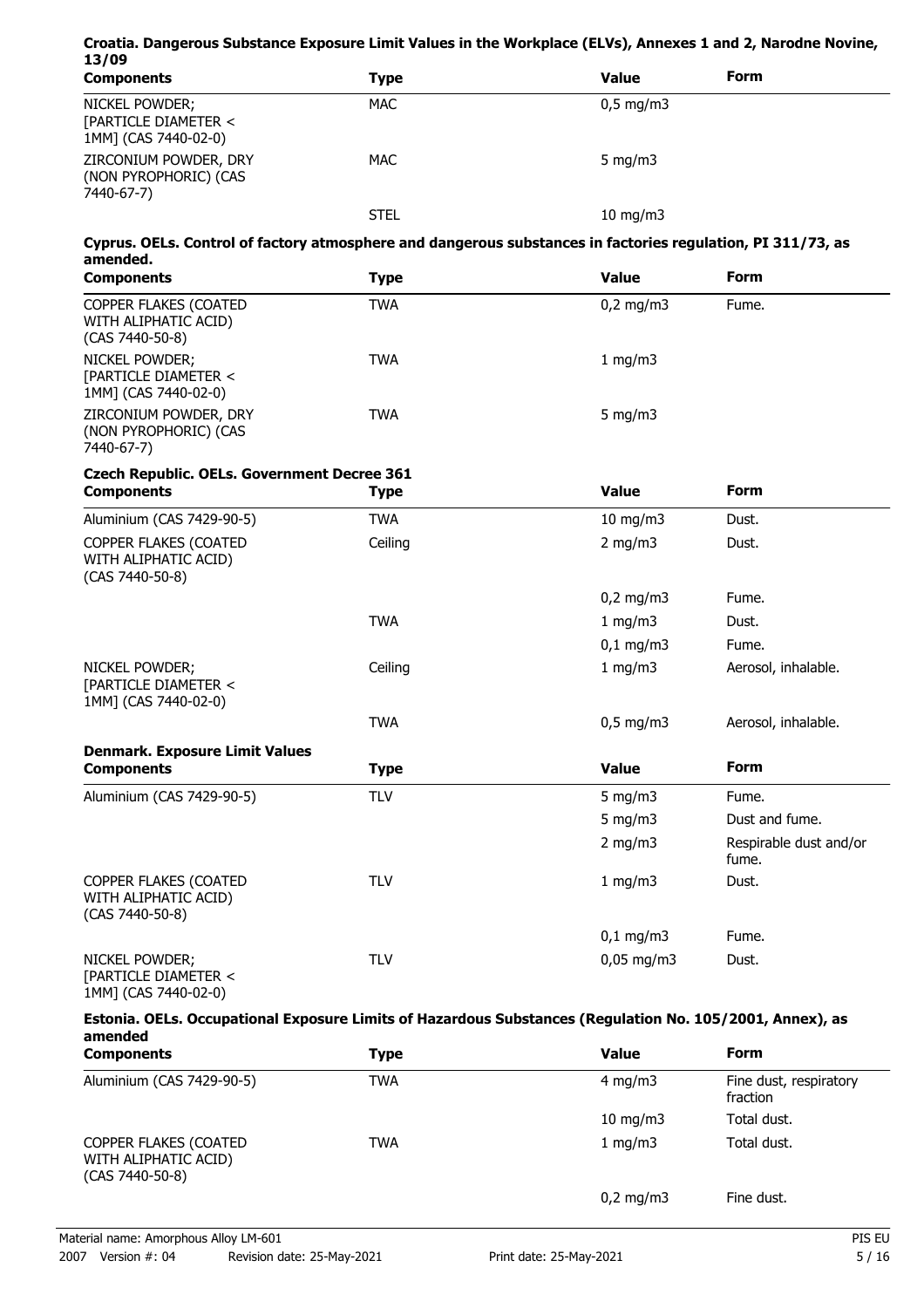| amended                                                          | Estonia. OELs. Occupational Exposure Limits of Hazardous Substances (Regulation No. 105/2001, Annex), as |                   |                                 |
|------------------------------------------------------------------|----------------------------------------------------------------------------------------------------------|-------------------|---------------------------------|
| <b>Components</b>                                                | <b>Type</b>                                                                                              | <b>Value</b>      | <b>Form</b>                     |
| NICKEL POWDER;<br>[PARTICLE DIAMETER <<br>1MM] (CAS 7440-02-0)   | <b>TWA</b>                                                                                               | $0,5$ mg/m3       |                                 |
| <b>Finland. Workplace Exposure Limits</b>                        |                                                                                                          |                   |                                 |
| <b>Components</b>                                                | <b>Type</b>                                                                                              | <b>Value</b>      | <b>Form</b>                     |
| Aluminium (CAS 7429-90-5)                                        | <b>TWA</b>                                                                                               | $1,5$ mg/m3       | Welding fume.                   |
| COPPER FLAKES (COATED<br>WITH ALIPHATIC ACID)<br>(CAS 7440-50-8) | <b>TWA</b>                                                                                               | $0,1$ mg/m3       | Respirable dust and/or<br>fume. |
|                                                                  |                                                                                                          | $0,02$ mg/m3      | Respirable.                     |
| NICKEL POWDER;<br>[PARTICLE DIAMETER <<br>1MM] (CAS 7440-02-0)   | <b>TWA</b>                                                                                               | $0,01$ mg/m3      | Respirable.                     |
| ZIRCONIUM POWDER, DRY<br>(NON PYROPHORIC) (CAS<br>7440-67-7)     | <b>TWA</b>                                                                                               | $1$ mg/m $3$      |                                 |
|                                                                  | France. Threshold Limit Values (VLEP) for Occupational Exposure to Chemicals in France, INRS ED 984      |                   |                                 |
| <b>Components</b>                                                | <b>Type</b>                                                                                              | <b>Value</b>      | Form                            |
| Aluminium (CAS 7429-90-5)                                        | <b>VME</b>                                                                                               | $5$ mg/m $3$      | Dust.                           |
| Regulatory status: Indicative limit (VL)                         |                                                                                                          |                   |                                 |
|                                                                  |                                                                                                          | $5$ mg/m $3$      | Welding fume.                   |
| Regulatory status: Indicative limit (VL)                         |                                                                                                          |                   |                                 |
|                                                                  |                                                                                                          | $10 \text{ mg/m}$ |                                 |
| Regulatory status: Indicative limit (VL)                         |                                                                                                          |                   |                                 |
| COPPER FLAKES (COATED<br>WITH ALIPHATIC ACID)<br>(CAS 7440-50-8) | <b>VLE</b>                                                                                               | $2$ mg/m $3$      | Dust.                           |
| <b>Regulatory status:</b> Indicative limit (VL)                  |                                                                                                          |                   |                                 |
|                                                                  | <b>VME</b>                                                                                               | $1$ mg/m $3$      | Dust.                           |
| <b>Regulatory status:</b> Indicative limit (VL)                  |                                                                                                          |                   |                                 |
|                                                                  |                                                                                                          | $0,2$ mg/m3       | Fume.                           |
| <b>Regulatory status:</b> Indicative limit (VL)                  |                                                                                                          |                   |                                 |
| NICKEL POWDER;<br>[PARTICLE DIAMETER <<br>1MM] (CAS 7440-02-0)   | <b>VME</b>                                                                                               | $1$ mg/m $3$      |                                 |

**Regulatory status:** Indicative limit (VL)

### **Germany. DFG MAK List (advisory OELs). Commission for the Investigation of Health Hazards of Chemical Compounds in the Work Area (DFG)**

| <b>Components</b>                                                         | <b>Type</b>                                                         | <b>Value</b>            | Form                 |
|---------------------------------------------------------------------------|---------------------------------------------------------------------|-------------------------|----------------------|
| Aluminium (CAS 7429-90-5)                                                 | <b>TWA</b>                                                          | $4 \text{ mg/m}$        | Inhalable dust.      |
|                                                                           |                                                                     | $1.5 \text{ mg/m}$      | Respirable dust.     |
| <b>COPPER FLAKES (COATED</b><br>WITH ALIPHATIC ACID)<br>$(CAS 7440-50-8)$ | <b>TWA</b>                                                          | $0,01 \,\mathrm{mg/m}$  | Respirable fraction. |
|                                                                           | Germany. TRGS 900, Limit Values in the Ambient Air at the Workplace |                         |                      |
|                                                                           |                                                                     |                         |                      |
| <b>Components</b>                                                         | <b>Type</b>                                                         | <b>Value</b>            | Form                 |
| Aluminium (CAS 7429-90-5)                                                 | <b>AGW</b>                                                          | $10 \text{ mg/m}$       | Inhalable fraction.  |
|                                                                           |                                                                     | $1,25 \,\mathrm{mq/m3}$ | Respirable fraction. |
| NICKEL POWDER;<br>[PARTICLE DIAMETER <<br>1MM] (CAS 7440-02-0)            | <b>AGW</b>                                                          | $0,03$ mg/m3            | Inhalable fraction.  |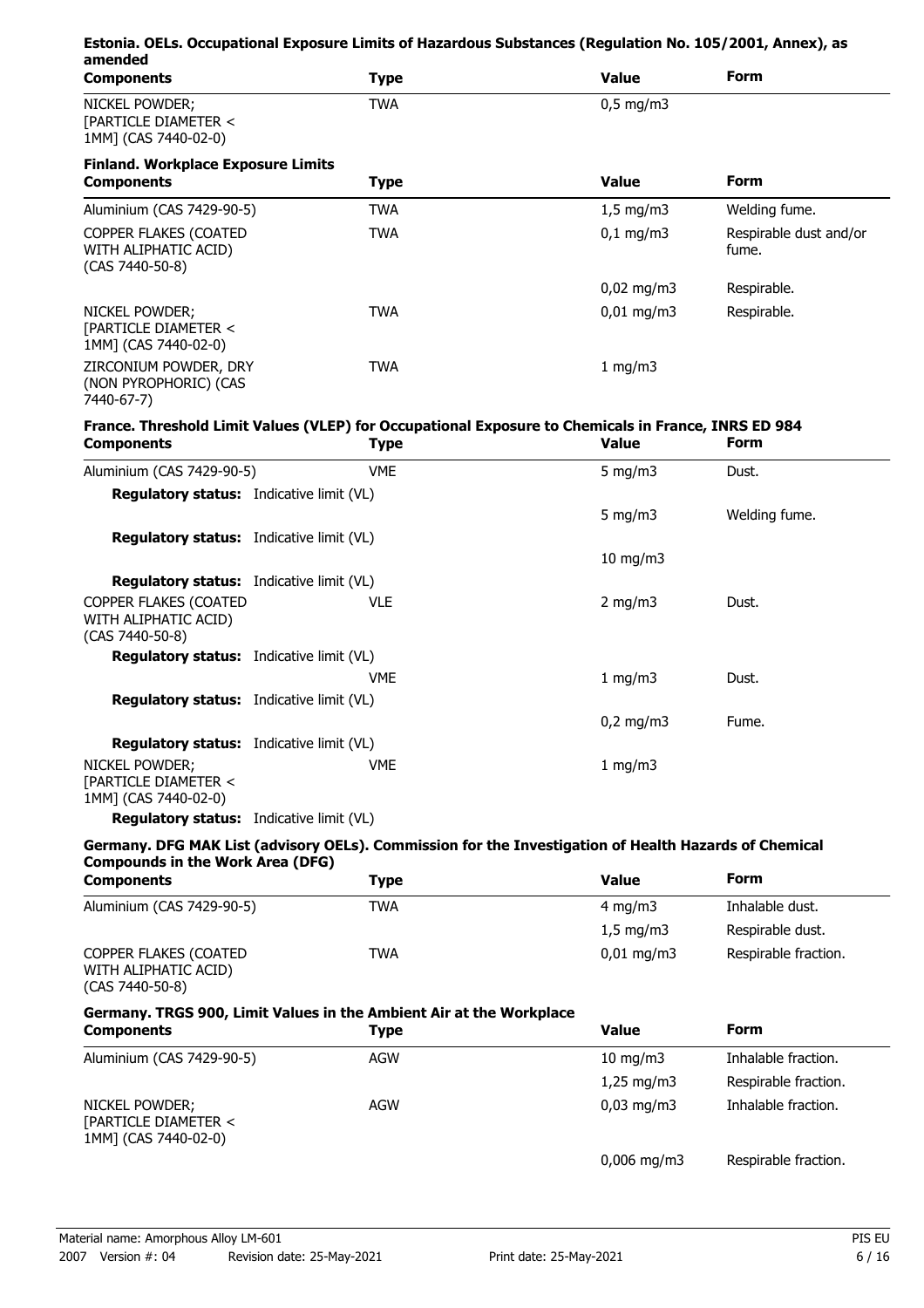| <b>Components</b>                                                  | Germany. TRGS 900, Limit Values in the Ambient Air at the Workplace<br><b>Type</b> | <b>Value</b>      | <b>Form</b>         |
|--------------------------------------------------------------------|------------------------------------------------------------------------------------|-------------------|---------------------|
| ZIRCONIUM POWDER, DRY<br>(NON PYROPHORIC) (CAS<br>7440-67-7)       | <b>AGW</b>                                                                         | 1 mg/m3           | Inhalable fraction. |
| Greece. OELs (Decree No. 90/1999, as amended)<br><b>Components</b> | <b>Type</b>                                                                        | <b>Value</b>      | <b>Form</b>         |
| Aluminium (CAS 7429-90-5)                                          | <b>TWA</b>                                                                         | 5 mg/m $3$        | Inhalable           |
|                                                                    |                                                                                    | 10 mg/m3          | Welding fume.       |
|                                                                    |                                                                                    | 10 mg/m3          | Pyrophoric powder.  |
|                                                                    |                                                                                    | 10 mg/m3          | Respirable.         |
| COPPER FLAKES (COATED<br>WITH ALIPHATIC ACID)<br>(CAS 7440-50-8)   | <b>STEL</b>                                                                        | $2$ mg/m $3$      | Dust.               |
|                                                                    | <b>TWA</b>                                                                         | 1 mg/m3           | Dust.               |
|                                                                    |                                                                                    | $0,2$ mg/m3       | Fume.               |
| NICKEL POWDER;<br>[PARTICLE DIAMETER <<br>1MM] (CAS 7440-02-0)     | <b>TWA</b>                                                                         | 1 mg/m3           |                     |
| ZIRCONIUM POWDER, DRY<br>(NON PYROPHORIC) (CAS<br>7440-67-7)       | <b>STEL</b>                                                                        | $10$ mg/m $3$     |                     |
|                                                                    | <b>TWA</b>                                                                         | 5 mg/m $3$        |                     |
| Hungary. OELs. Joint Decree on Chemical Safety of Workplaces       |                                                                                    |                   |                     |
| <b>Components</b>                                                  | <b>Type</b>                                                                        | <b>Value</b>      | <b>Form</b>         |
| Aluminium (CAS 7429-90-5)                                          | <b>TWA</b>                                                                         | $6$ mg/m $3$      | Respirable.         |
| COPPER FLAKES (COATED<br>WITH ALIPHATIC ACID)<br>(CAS 7440-50-8)   | <b>STEL</b>                                                                        | $4$ mg/m $3$      |                     |
|                                                                    |                                                                                    | $0,4$ mg/m3       | Smoke.              |
|                                                                    | <b>TWA</b>                                                                         | 1 mg/m3           |                     |
|                                                                    |                                                                                    | $0,1$ mg/m3       | Smoke.              |
| NICKEL POWDER;<br>[PARTICLE DIAMETER <<br>1MM] (CAS 7440-02-0)     | Ceiling                                                                            | $0,1$ mg/m3       |                     |
| ZIRCONIUM POWDER, DRY<br>(NON PYROPHORIC) (CAS<br>7440-67-7)       | <b>STEL</b>                                                                        | $20 \text{ mg/m}$ |                     |
|                                                                    | <b>TWA</b>                                                                         | $5 \text{ mg/m}$  |                     |
| <b>Components</b>                                                  | Iceland. OELs. Regulation 154/1999 on occupational exposure limits<br><b>Type</b>  | <b>Value</b>      | <b>Form</b>         |
| Aluminium (CAS 7429-90-5)                                          | <b>STEL</b>                                                                        | 10 mg/m3          | Dust.               |
|                                                                    | <b>TWA</b>                                                                         | 5 mg/m $3$        | Dust.               |
| COPPER FLAKES (COATED<br>WITH ALIPHATIC ACID)<br>(CAS 7440-50-8)   | <b>TWA</b>                                                                         | 1 mg/m3           | Total dust.         |
|                                                                    |                                                                                    | $0,1$ mg/m3       | Respirable dust.    |
| NICKEL POWDER;<br>[PARTICLE DIAMETER <<br>1MM] (CAS 7440-02-0)     | <b>TWA</b>                                                                         | $0,05$ mg/m3      | Dust.               |
| ZIRCONIUM POWDER, DRY<br>(NON PYROPHORIC) (CAS<br>7440-67-7)       | <b>TWA</b>                                                                         | 5 mg/m $3$        |                     |
| <b>Ireland. Occupational Exposure Limits</b><br><b>Components</b>  | <b>Type</b>                                                                        | <b>Value</b>      | <b>Form</b>         |
|                                                                    |                                                                                    |                   |                     |
| Aluminium (CAS 7429-90-5)                                          | <b>TWA</b>                                                                         | 1 ppm             | Respirable dust.    |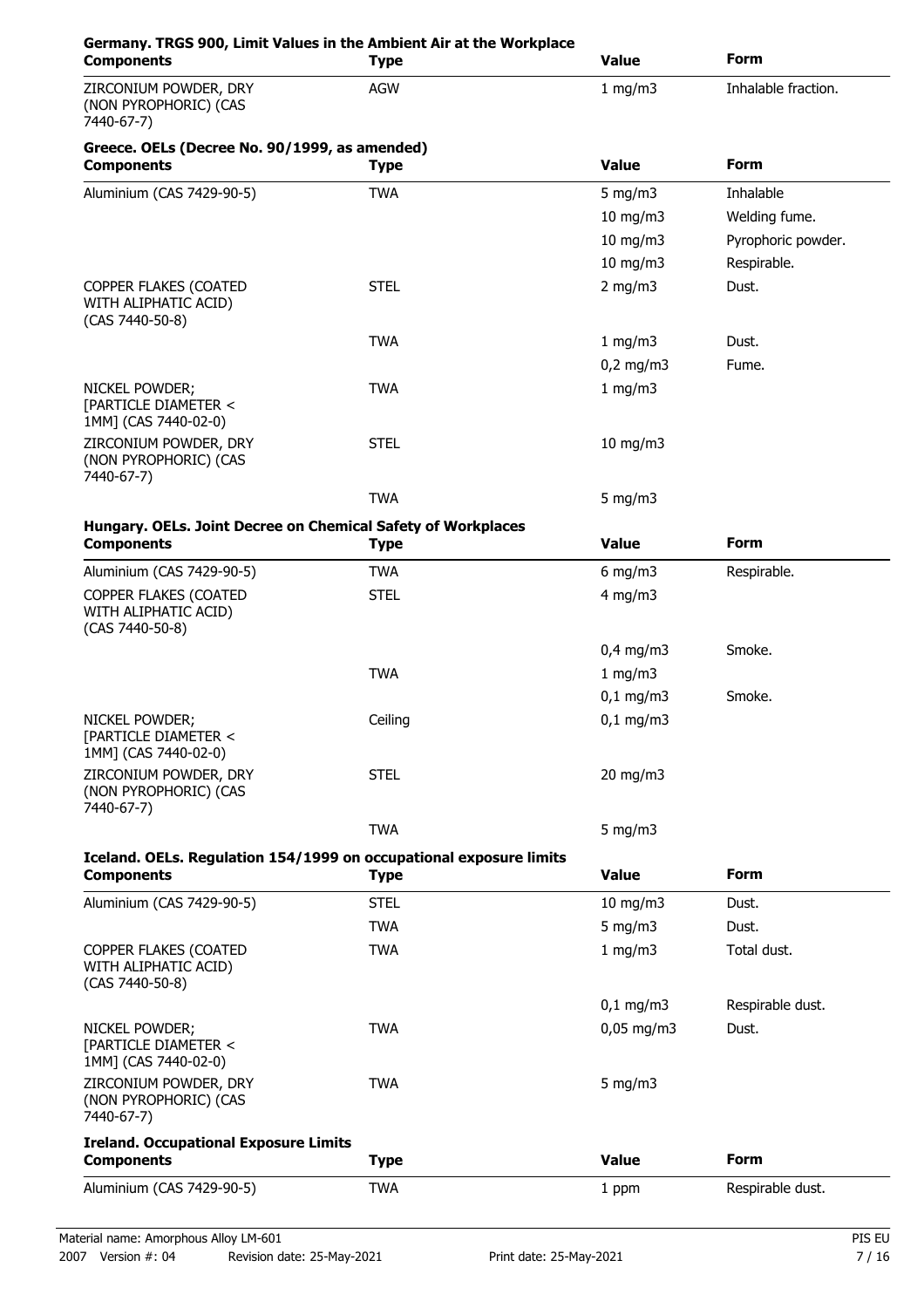| <b>Ireland. Occupational Exposure Limits</b><br><b>Components</b>                                                | <b>Type</b> | <b>Value</b> | <b>Form</b>          |  |
|------------------------------------------------------------------------------------------------------------------|-------------|--------------|----------------------|--|
| COPPER FLAKES (COATED<br>WITH ALIPHATIC ACID)<br>(CAS 7440-50-8)                                                 | <b>TWA</b>  | 1 mg/m3      | Dust and mist.       |  |
|                                                                                                                  |             | $0,2$ mg/m3  | Fume.                |  |
| NICKEL POWDER;<br>[PARTICLE DIAMETER <<br>1MM] (CAS 7440-02-0)                                                   | <b>TWA</b>  | $0,5$ mg/m3  |                      |  |
| <b>Italy. Occupational Exposure Limits</b><br><b>Components</b>                                                  | <b>Type</b> | <b>Value</b> | <b>Form</b>          |  |
| Aluminium (CAS 7429-90-5)                                                                                        | <b>TWA</b>  | 1 mg/m3      | Respirable fraction. |  |
| COPPER FLAKES (COATED<br>WITH ALIPHATIC ACID)<br>(CAS 7440-50-8)                                                 | <b>TWA</b>  | 1 mg/m3      | Dust and mist.       |  |
|                                                                                                                  |             | $0,2$ mg/m3  | Fume.                |  |
| NICKEL POWDER;<br>[PARTICLE DIAMETER <<br>1MM] (CAS 7440-02-0)                                                   | <b>TWA</b>  | $1,5$ mg/m3  | Inhalable fraction.  |  |
| ZIRCONIUM POWDER, DRY<br>(NON PYROPHORIC) (CAS<br>7440-67-7)                                                     | <b>STEL</b> | 10 mg/m3     |                      |  |
|                                                                                                                  | <b>TWA</b>  | 5 mg/m $3$   |                      |  |
| Latvia. OELs. Occupational exposure limit values of chemical substances in work environment<br><b>Components</b> | <b>Type</b> | <b>Value</b> |                      |  |
| Aluminium (CAS 7429-90-5)                                                                                        | <b>TWA</b>  | $2$ mg/m $3$ |                      |  |
| COPPER FLAKES (COATED<br>WITH ALIPHATIC ACID)<br>(CAS 7440-50-8)                                                 | <b>STEL</b> | 1 mg/m3      |                      |  |
|                                                                                                                  | <b>TWA</b>  | $0,5$ mg/m3  |                      |  |
| NICKEL POWDER;<br>[PARTICLE DIAMETER <<br>1MM] (CAS 7440-02-0)                                                   | <b>TWA</b>  | $0,05$ mg/m3 |                      |  |
| Lithuania. OELs. Limit Values for Chemical Substances, General Requirements<br><b>Components</b>                 | Type        | Value        | <b>Form</b>          |  |
| Aluminium (CAS 7429-90-5)                                                                                        | <b>TWA</b>  | 5 mg/m $3$   | Inhalable fraction.  |  |
|                                                                                                                  |             | $2$ mg/m $3$ | Respirable fraction. |  |
| COPPER FLAKES (COATED<br>WITH ALIPHATIC ACID)<br>(CAS 7440-50-8)                                                 | <b>TWA</b>  | $1$ mg/m $3$ | Inhalable fraction.  |  |
|                                                                                                                  |             | $0,2$ mg/m3  | Respirable fraction. |  |
| NICKEL POWDER;<br>[PARTICLE DIAMETER <<br>1MM] (CAS 7440-02-0)                                                   | <b>TWA</b>  | $0,5$ mg/m3  |                      |  |
| ZIRCONIUM POWDER, DRY<br>(NON PYROPHORIC) (CAS<br>7440-67-7)                                                     | <b>TWA</b>  | $6$ mg/m $3$ |                      |  |
| <b>Netherlands. OELs (binding)</b>                                                                               | <b>Type</b> | <b>Value</b> | <b>Form</b>          |  |
| <b>Components</b>                                                                                                |             |              |                      |  |
| COPPER FLAKES (COATED<br>WITH ALIPHATIC ACID)<br>(CAS 7440-50-8)                                                 | <b>TWA</b>  | $0,1$ mg/m3  | Inhalable fraction.  |  |
| Norway. Administrative Norms for Contaminants in the Workplace<br><b>Components</b>                              | <b>Type</b> | <b>Value</b> | <b>Form</b>          |  |
| Aluminium (CAS 7429-90-5)                                                                                        | <b>TLV</b>  | 5 mg/m $3$   | Pyrophoric powder.   |  |
|                                                                                                                  |             | $5$ mg/m $3$ | Welding fume.        |  |
|                                                                                                                  |             |              |                      |  |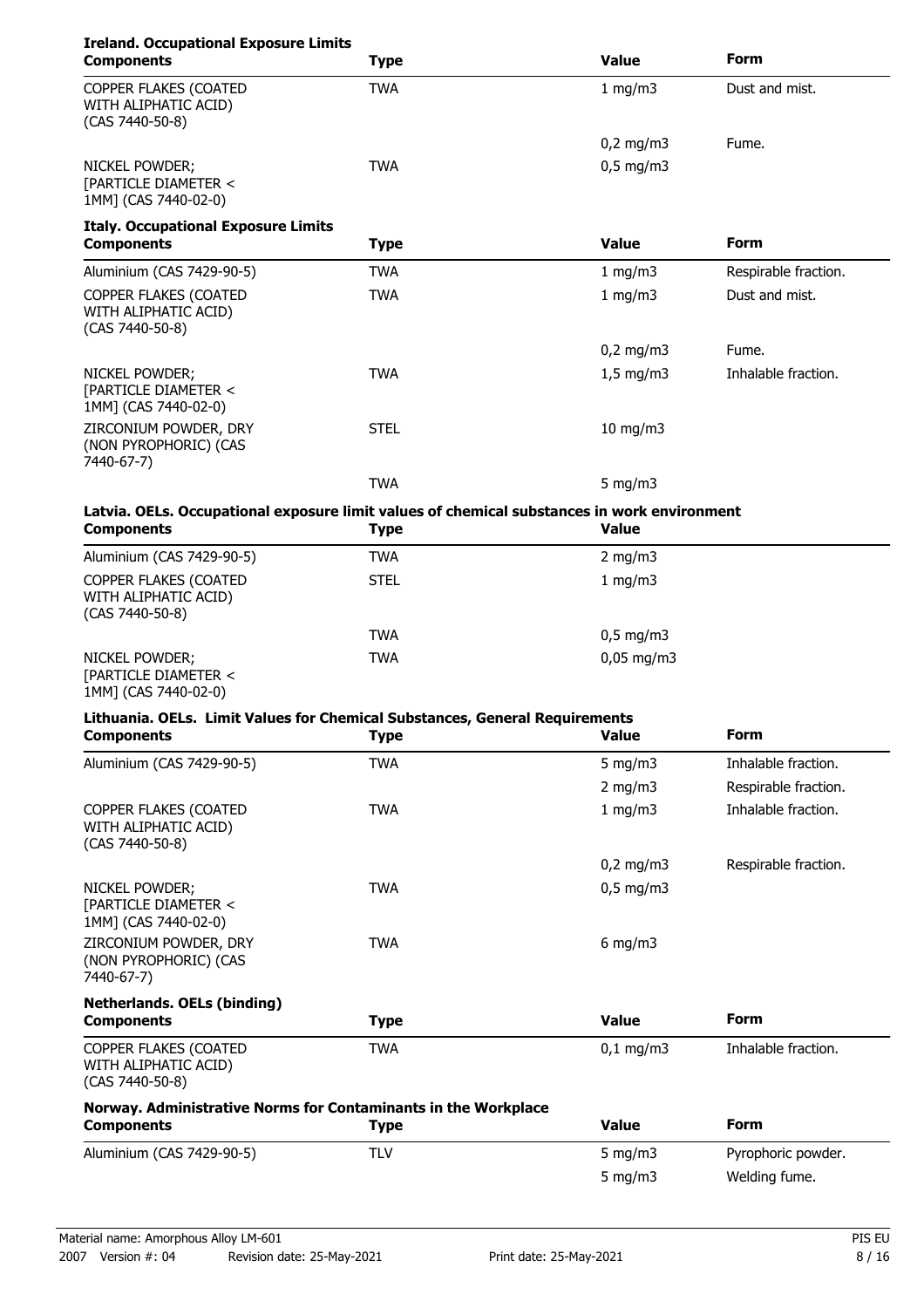### **Norway. Administrative Norms for Contaminants in the Workplace Components Components Components Components Form** COPPER FLAKES (COATED TLV TLV 1 mg/m3 Dust. WITH ALIPHATIC ACID) (CAS 7440-50-8) 0,1 mg/m3 Fume. NICKEL POWDER; TLV TLV 0,05 mg/m3 [PARTICLE DIAMETER <

1MM] (CAS 7440-02-0)

## **Poland. Ordinance of the Minister of Labour and Social Policy on 6 June 2014 on the maximum permissible concentrations and intensities of harmful health factors in the work environment, Journal of Laws 2014, item 817**

| <b>Components</b>                                                  | <b>Type</b> | <b>Value</b>        | <b>Form</b>          |
|--------------------------------------------------------------------|-------------|---------------------|----------------------|
| Aluminium (CAS 7429-90-5)                                          | <b>TWA</b>  | $2,5 \text{ mg/m}$  | Inhalable fraction.  |
|                                                                    |             | $1,2$ mg/m3         | Respirable fraction. |
| COPPER FLAKES (COATED<br>WITH ALIPHATIC ACID)<br>$(CAS 7440-50-8)$ | <b>TWA</b>  | $0,2 \text{ mg/m}$  |                      |
| NICKEL POWDER;<br>[PARTICLE DIAMETER <<br>1MM] (CAS 7440-02-0)     | <b>TWA</b>  | $0,25 \text{ mg/m}$ |                      |
| ZIRCONIUM POWDER, DRY<br>(NON PYROPHORIC) (CAS<br>7440-67-7)       | <b>STEL</b> | $10 \text{ mg/m}$   |                      |
|                                                                    | <b>TWA</b>  | 5 $mq/m3$           |                      |

|            | Portugal. VLEs. Norm on occupational exposure to chemical agents (NP 1796) |          |
|------------|----------------------------------------------------------------------------|----------|
| Componente | тыпо                                                                       | $V$ -luo |

| <b>Components</b>                                                        | <b>Type</b> | <b>Value</b>       | <b>Form</b>          |
|--------------------------------------------------------------------------|-------------|--------------------|----------------------|
| Aluminium (CAS 7429-90-5)                                                | <b>TWA</b>  | 1 mg/m $3$         | Respirable fraction. |
| <b>COPPER FLAKES (COATED)</b><br>WITH ALIPHATIC ACID)<br>(CAS 7440-50-8) | <b>TWA</b>  | 1 mg/m $3$         | Dust and mist.       |
|                                                                          |             | $0.2 \text{ mg/m}$ | Fume.                |
| NICKEL POWDER;<br>[PARTICLE DIAMETER <<br>1MM] (CAS 7440-02-0)           | <b>TWA</b>  | $1,5 \text{ mg/m}$ | Inhalable fraction.  |
| ZIRCONIUM POWDER, DRY<br>(NON PYROPHORIC) (CAS<br>7440-67-7)             | <b>STEL</b> | 10 mg/m $3$        |                      |
|                                                                          | <b>TWA</b>  | 5 $mq/m3$          |                      |

## **Romania. OELs. Protection of workers from exposure to chemical agents at the workplace**

| <b>Components</b>                                                | <b>Type</b> | <b>Value</b>  | Form  |  |
|------------------------------------------------------------------|-------------|---------------|-------|--|
| Aluminium (CAS 7429-90-5)                                        | <b>STEL</b> | $3$ mg/m $3$  | Fume. |  |
|                                                                  |             | $10$ mg/m $3$ | Dust. |  |
|                                                                  | <b>TWA</b>  | $3$ mg/m $3$  | Dust. |  |
|                                                                  |             | 1 mg/m3       | Fume. |  |
| COPPER FLAKES (COATED<br>WITH ALIPHATIC ACID)<br>(CAS 7440-50-8) | <b>STEL</b> | $1,5$ mg/m3   | Dust. |  |
|                                                                  |             | $0,2$ mg/m3   | Fume. |  |
|                                                                  | <b>TWA</b>  | $0,5$ mg/m3   | Dust. |  |
| NICKEL POWDER;<br>[PARTICLE DIAMETER <<br>1MM] (CAS 7440-02-0)   | <b>STEL</b> | $0,5$ mg/m3   |       |  |
|                                                                  | <b>TWA</b>  | $0,1$ mg/m3   |       |  |
| ZIRCONIUM POWDER, DRY<br>(NON PYROPHORIC) (CAS<br>7440-67-7)     | <b>STEL</b> | $10$ mg/m $3$ |       |  |
|                                                                  | <b>TWA</b>  | 5 mg/m3       |       |  |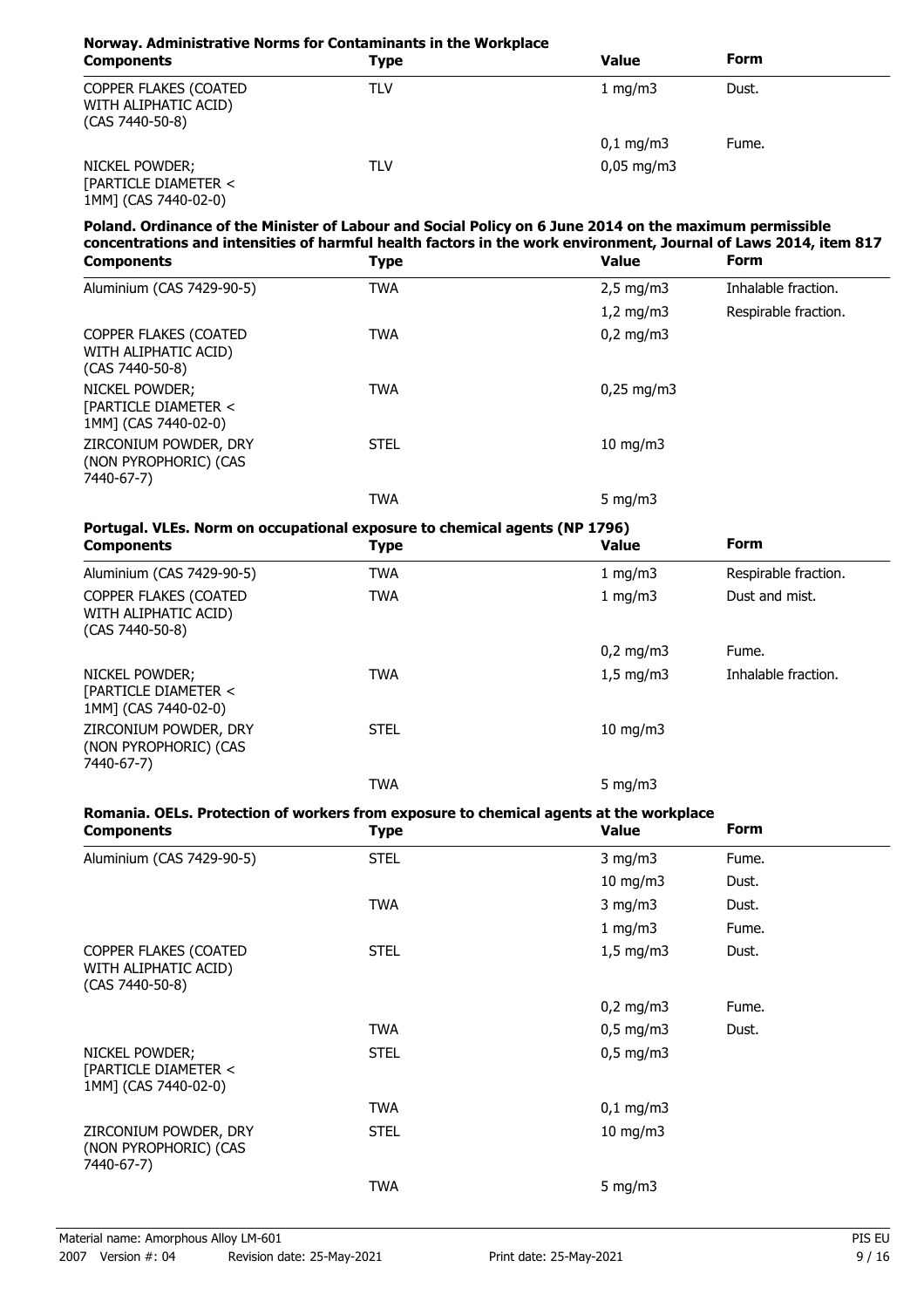| Slovakia. OELs for carcinogens and mutagens. Regulation No. 46/2002 on carcinogenic and mutagenic substances<br><b>Components</b>                                       | <b>Type</b> | <b>Value</b>       | Form                 |
|-------------------------------------------------------------------------------------------------------------------------------------------------------------------------|-------------|--------------------|----------------------|
| NICKEL POWDER;<br>[PARTICLE DIAMETER <<br>1MM] (CAS 7440-02-0)                                                                                                          | <b>TWA</b>  | $0,05$ mg/m3       | Inhalable fraction.  |
| Slovakia. OELs. Regulation No. 300/2007 concerning protection of health in work with chemical agents<br><b>Components</b>                                               | <b>Type</b> | <b>Value</b>       | <b>Form</b>          |
| Aluminium (CAS 7429-90-5)                                                                                                                                               | <b>TWA</b>  | $4$ mg/m $3$       | Inhalable fraction.  |
|                                                                                                                                                                         |             | $1,5$ mg/m3        | Respirable fraction. |
| COPPER FLAKES (COATED<br>WITH ALIPHATIC ACID)<br>(CAS 7440-50-8)                                                                                                        | <b>TWA</b>  | 1 mg/m3            | Inhalable fraction.  |
|                                                                                                                                                                         |             | $0,2 \text{ mg/m}$ | Respirable fume.     |
| ZIRCONIUM POWDER, DRY<br>(NON PYROPHORIC) (CAS<br>7440-67-7)                                                                                                            | <b>TWA</b>  | 1 mg/m3            |                      |
| Slovenia. OELs. Regulations concerning protection of workers against risks due to exposure to chemicals while<br>working (Official Gazette of the Republic of Slovenia) |             |                    |                      |
| <b>Components</b>                                                                                                                                                       | <b>Type</b> | <b>Value</b>       | <b>Form</b>          |
| Aluminium (CAS 7429-90-5)                                                                                                                                               | <b>TWA</b>  | $10$ mg/m $3$      | Inhalable fraction.  |
|                                                                                                                                                                         |             | $1,25$ mg/m3       | Respirable fraction. |
| NICKEL POWDER;<br>[PARTICLE DIAMETER <<br>1MM] (CAS 7440-02-0)                                                                                                          | <b>TWA</b>  | $0,006$ mg/m3      | Respirable fraction. |
| ZIRCONIUM POWDER, DRY<br>(NON PYROPHORIC) (CAS<br>7440-67-7)                                                                                                            | <b>TWA</b>  | 1 mg/m3            | Inhalable fraction.  |
| <b>Spain. Occupational Exposure Limits</b><br><b>Components</b>                                                                                                         | <b>Type</b> | <b>Value</b>       | <b>Form</b>          |
| Aluminium (CAS 7429-90-5)                                                                                                                                               | <b>TWA</b>  | 5 mg/m $3$         | Welding fume.        |
|                                                                                                                                                                         |             | 10 mg/m3           | Dust.                |
| COPPER FLAKES (COATED<br>WITH ALIPHATIC ACID)<br>(CAS 7440-50-8)                                                                                                        | <b>TWA</b>  | $0,1$ mg/m3        | Respirable fraction. |
| NICKEL POWDER;<br>[PARTICLE DIAMETER <<br>1MM] (CAS 7440-02-0)                                                                                                          | <b>TWA</b>  | 1 mg/m3            |                      |
| ZIRCONIUM POWDER, DRY<br>(NON PYROPHORIC) (CAS<br>7440-67-7)                                                                                                            | <b>STEL</b> | $10$ mg/m $3$      |                      |
|                                                                                                                                                                         | <b>TWA</b>  | 5 mg/m $3$         |                      |
| Sweden. OELs. Work Environment Authority (AV), Occupational Exposure Limit Values (AFS 2015:7)<br><b>Components</b>                                                     | <b>Type</b> | <b>Value</b>       | Form                 |
| Aluminium (CAS 7429-90-5)                                                                                                                                               | <b>TWA</b>  | 5 mg/m $3$         | Total dust.          |
|                                                                                                                                                                         |             | $2$ mg/m $3$       | Respirable dust.     |
| COPPER FLAKES (COATED<br>WITH ALIPHATIC ACID)<br>(CAS 7440-50-8)                                                                                                        | <b>TWA</b>  | $0,01$ mg/m3       | Respirable dust.     |
| NICKEL POWDER;<br>[PARTICLE DIAMETER <<br>1MM] (CAS 7440-02-0)                                                                                                          | <b>TWA</b>  | $0,5$ mg/m3        | Total dust.          |
| Switzerland. SUVA Grenzwerte am Arbeitsplatz<br><b>Components</b>                                                                                                       | <b>Type</b> | <b>Value</b>       | <b>Form</b>          |
| Aluminium (CAS 7429-90-5)                                                                                                                                               | <b>TWA</b>  | $3$ mg/m $3$       | Respirable fraction. |
| COPPER FLAKES (COATED<br>WITH ALIPHATIC ACID)<br>(CAS 7440-50-8)                                                                                                        | <b>STEL</b> | $0,2$ mg/m3        | Inhalable fraction.  |
|                                                                                                                                                                         | <b>TWA</b>  | $0,1$ mg/m3        | Inhalable fraction.  |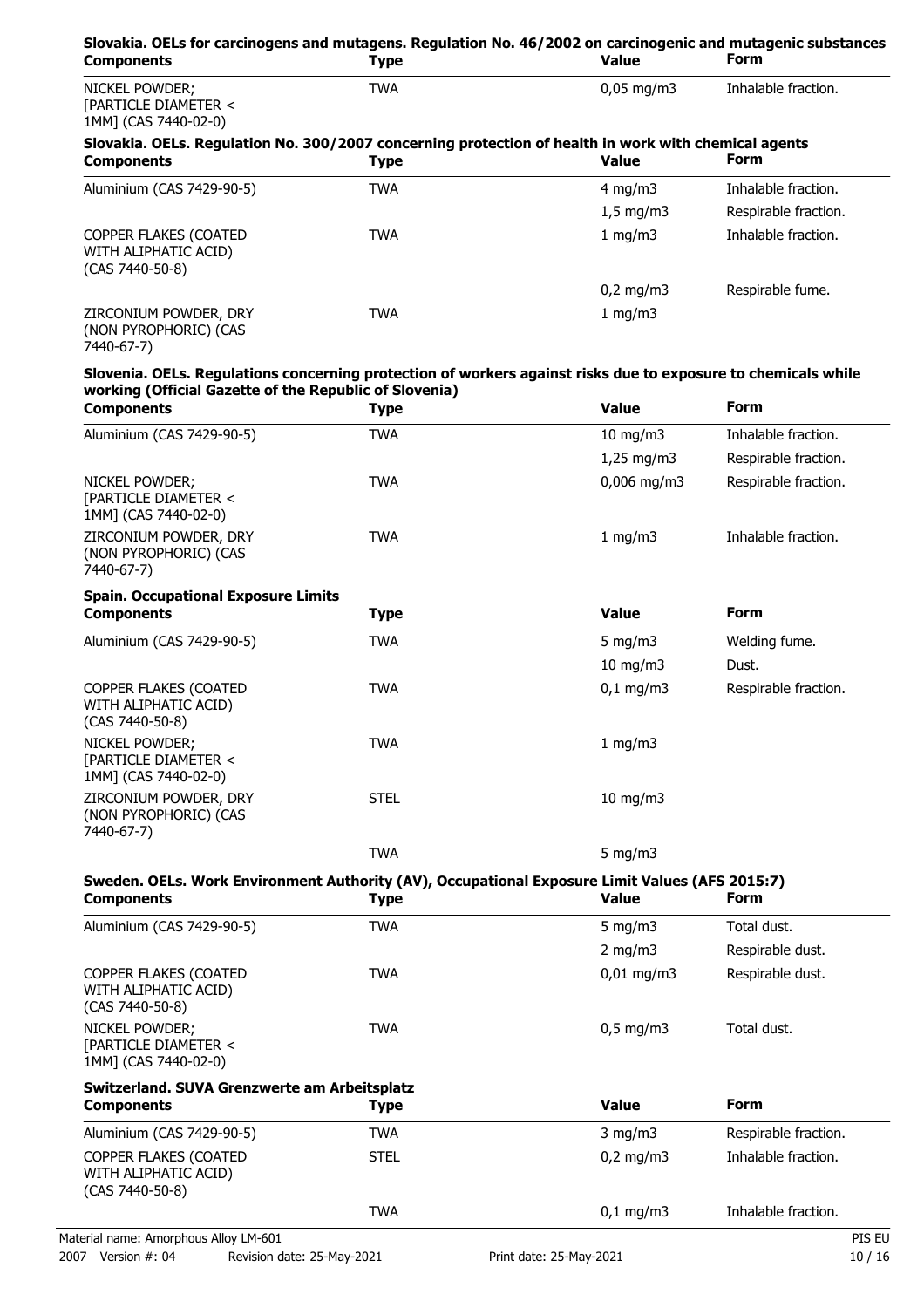| Switzerland. SUVA Grenzwerte am Arbeitsplatz<br><b>Components</b>                                                                                       | <b>Type</b>     |                    |                        | <b>Value</b>         | <b>Form</b>                                                                                                         |
|---------------------------------------------------------------------------------------------------------------------------------------------------------|-----------------|--------------------|------------------------|----------------------|---------------------------------------------------------------------------------------------------------------------|
| NICKEL POWDER;<br>[PARTICLE DIAMETER <<br>1MM] (CAS 7440-02-0)                                                                                          | <b>TWA</b>      |                    |                        | $0,5$ mg/m3          | Inhalable fraction.                                                                                                 |
| ZIRCONIUM POWDER, DRY<br>(NON PYROPHORIC) (CAS<br>7440-67-7)                                                                                            | TWA             |                    |                        | 5 mg/m $3$           | Inhalable fraction.                                                                                                 |
| UK. EH40 Workplace Exposure Limits (WELs)<br><b>Components</b>                                                                                          | <b>Type</b>     |                    |                        | <b>Value</b>         | <b>Form</b>                                                                                                         |
| Aluminium (CAS 7429-90-5)                                                                                                                               | <b>TWA</b>      |                    |                        | $4$ mg/m $3$         | Respirable dust.                                                                                                    |
|                                                                                                                                                         |                 |                    |                        | 10 mg/m3             | Inhalable dust.                                                                                                     |
| COPPER FLAKES (COATED<br>WITH ALIPHATIC ACID)<br>(CAS 7440-50-8)                                                                                        | <b>STEL</b>     |                    |                        | $2$ mg/m $3$         | Inhalable dusts and mists.                                                                                          |
|                                                                                                                                                         | <b>TWA</b>      |                    |                        | 1 mg/m3              | Inhalable dusts and mists.                                                                                          |
|                                                                                                                                                         |                 |                    |                        | $0,2$ mg/m $3$       | Fume.                                                                                                               |
| NICKEL POWDER;<br>[PARTICLE DIAMETER <<br>1MM] (CAS 7440-02-0)                                                                                          | <b>TWA</b>      |                    |                        | $0.5$ mg/m3          |                                                                                                                     |
| <b>Biological limit values</b>                                                                                                                          |                 |                    |                        |                      |                                                                                                                     |
| Croatia. BLV. Dangerous Substance Exposure Limit Values at Workplace, Annexes 4 (as amended)<br><b>Components</b>                                       | <b>Value</b>    | <b>Determinant</b> | <b>Specimen</b>        | <b>Sampling Time</b> |                                                                                                                     |
| Aluminium (CAS 7429-90-5) 200 mg/l                                                                                                                      |                 | Aluminium          | Urine                  | $\ast$               |                                                                                                                     |
| * - For sampling details, please see the source document.                                                                                               |                 |                    |                        |                      |                                                                                                                     |
| 2, Government Decree 432/2003 Sb.<br><b>Components</b>                                                                                                  | <b>Value</b>    | <b>Determinant</b> | <b>Specimen</b>        | <b>Sampling Time</b> | Czech Republic. Limit Values for Indictators of Biological Exposure Tests in Urine and Blood, Annex 2, Tables 1 and |
| NICKEL POWDER;<br>[PARTICLE DIAMETER <<br>1MM] (CAS 7440-02-0)                                                                                          | 0,077 µmol/mmol | Nickel             | Creatinine in<br>urine | $\ast$               |                                                                                                                     |
|                                                                                                                                                         | $0,04$ mg/g     | <b>Nickel</b>      | Creatinine in<br>urine | $\ast$               |                                                                                                                     |
| * - For sampling details, please see the source document.                                                                                               |                 |                    |                        |                      |                                                                                                                     |
| Finland. HTP-arvot, App 2., Biological Limit Values, (BRA/BGV), Social Affairs and Ministry of Health<br><b>Components</b>                              | <b>Value</b>    | <b>Determinant</b> | <b>Specimen</b>        | <b>Sampling Time</b> |                                                                                                                     |
| NICKEL POWDER;<br>[PARTICLE DIAMETER <<br>1MM] (CAS 7440-02-0)                                                                                          | $0,1$ umol/l    | <b>Nickel</b>      | Urine                  | $\ast$               |                                                                                                                     |
| * - For sampling details, please see the source document.                                                                                               |                 |                    |                        |                      |                                                                                                                     |
| Germany. TRGS 903, BAT List (Biological Limit Values)<br><b>Components</b>                                                                              | <b>Value</b>    | <b>Determinant</b> | <b>Specimen</b>        | <b>Sampling Time</b> |                                                                                                                     |
| Aluminium (CAS 7429-90-5) 50 µg/g                                                                                                                       |                 | Aluminium          | Urine                  | $\ast$               |                                                                                                                     |
| * - For sampling details, please see the source document.                                                                                               |                 |                    |                        |                      |                                                                                                                     |
| Hungary. Chemical Safety at Workplace Ordinance Joint Decree No. 25/2000 (Annex 2): Permissible limit values<br>of biological exposure (effect) indices |                 |                    |                        |                      |                                                                                                                     |
| <b>Components</b>                                                                                                                                       | <b>Value</b>    | <b>Determinant</b> | <b>Specimen</b>        | <b>Sampling Time</b> |                                                                                                                     |
| NICKEL POWDER;<br>[PARTICLE DIAMETER <<br>1MM] (CAS 7440-02-0)                                                                                          | $0,02$ mg/g     | Nickel             | Creatinine in<br>urine | $\ast$               |                                                                                                                     |
|                                                                                                                                                         | 0,038 µmol/mmol | Nickel             | Creatinine in<br>urine | $\ast$               |                                                                                                                     |

\* - For sampling details, please see the source document.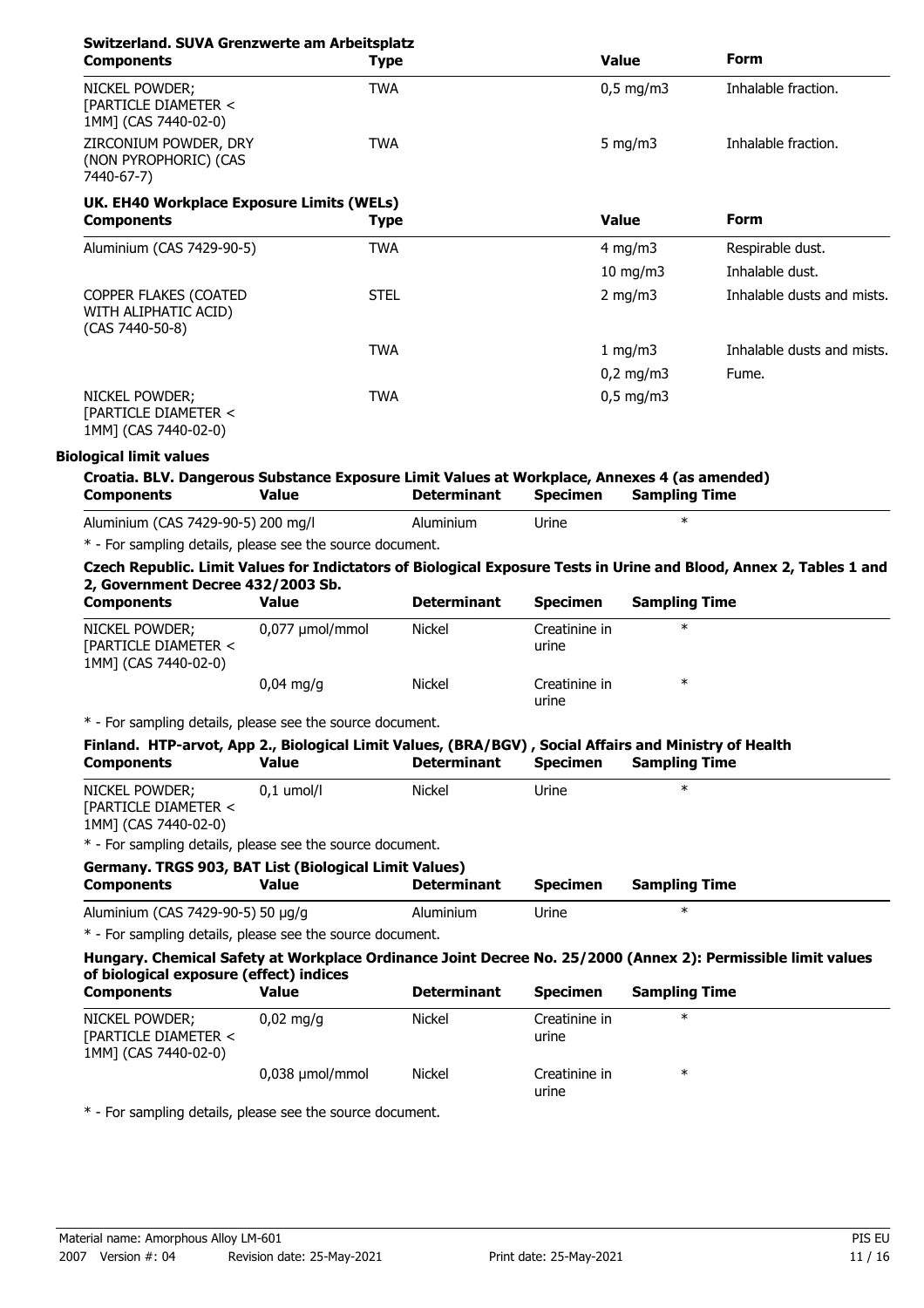| chemical agents, Annex 2<br><b>Components</b>                         | <b>Value</b>                                              | <b>Determinant</b>                                                                                  | <b>Specimen</b>                   | <b>Sampling Time</b>                                                                                                                                                                                                                                                                                                                                                                                                                                                                                                                                                                                                                                                                                                      |
|-----------------------------------------------------------------------|-----------------------------------------------------------|-----------------------------------------------------------------------------------------------------|-----------------------------------|---------------------------------------------------------------------------------------------------------------------------------------------------------------------------------------------------------------------------------------------------------------------------------------------------------------------------------------------------------------------------------------------------------------------------------------------------------------------------------------------------------------------------------------------------------------------------------------------------------------------------------------------------------------------------------------------------------------------------|
| Aluminium (CAS 7429-90-5) 60 µg/g                                     |                                                           | Aluminium                                                                                           | Creatinine in<br>urine            | $\ast$                                                                                                                                                                                                                                                                                                                                                                                                                                                                                                                                                                                                                                                                                                                    |
|                                                                       | * - For sampling details, please see the source document. |                                                                                                     |                                   |                                                                                                                                                                                                                                                                                                                                                                                                                                                                                                                                                                                                                                                                                                                           |
| <b>Components</b>                                                     | <b>Value</b>                                              | Switzerland. BAT-Werte (Biological Limit Values in the Workplace as per SUVA)<br><b>Determinant</b> | <b>Specimen</b>                   | <b>Sampling Time</b>                                                                                                                                                                                                                                                                                                                                                                                                                                                                                                                                                                                                                                                                                                      |
| Aluminium (CAS 7429-90-5) 60 µg/g                                     |                                                           | Aluminium                                                                                           | Creatinine in<br>urine            | $\ast$                                                                                                                                                                                                                                                                                                                                                                                                                                                                                                                                                                                                                                                                                                                    |
| NICKEL POWDER;<br>[PARTICLE DIAMETER <<br>1MM] (CAS 7440-02-0)        | $45 \mu g/l$                                              | Nickel                                                                                              | Urine                             | $\ast$                                                                                                                                                                                                                                                                                                                                                                                                                                                                                                                                                                                                                                                                                                                    |
|                                                                       | * - For sampling details, please see the source document. |                                                                                                     |                                   |                                                                                                                                                                                                                                                                                                                                                                                                                                                                                                                                                                                                                                                                                                                           |
| <b>Recommended monitoring</b><br>procedures                           | acceptable level.                                         |                                                                                                     |                                   | VENTILATION: Good general ventilation (typically 10 air changes per hour) should be used.<br>Ventilation rates should be matched to conditions. If applicable, use process enclosures, local<br>exhaust ventilation, or other engineering controls to maintain airborne levels below recommended<br>exposure limits. If exposure limits have not been established, maintain airborne levels to an                                                                                                                                                                                                                                                                                                                         |
|                                                                       |                                                           | and install ventilation systems.                                                                    |                                   | Whenever possible, the use of local exhaust ventilation or other engineering controls is the<br>preferred method of controlling exposure to airborne particulate. Where utilized, exhaust inlets to<br>the ventilation system must be positioned as close as possible to the source of airborne generation.<br>Avoid disruption of the airflow in the area of a local exhaust inlet by equipment such as a<br>man-cooling fan. Check ventilation equipment regularly to ensure it is functioning properly. Provide<br>training on the use and operation of ventilation to all users. Use qualified professionals to design                                                                                                |
| <b>Derived no effect levels</b><br>(DNELs)                            | Not available.                                            |                                                                                                     |                                   |                                                                                                                                                                                                                                                                                                                                                                                                                                                                                                                                                                                                                                                                                                                           |
| <b>Predicted no effect</b><br>concentrations (PNECs)                  | Not available.                                            |                                                                                                     |                                   |                                                                                                                                                                                                                                                                                                                                                                                                                                                                                                                                                                                                                                                                                                                           |
| <b>Exposure guidelines</b>                                            |                                                           |                                                                                                     |                                   |                                                                                                                                                                                                                                                                                                                                                                                                                                                                                                                                                                                                                                                                                                                           |
|                                                                       | working (Official Gazette of the Republic of Slovenia)    |                                                                                                     |                                   | Slovenia. OELs. Regulations concerning protection of workers against risks due to exposure to chemicals while                                                                                                                                                                                                                                                                                                                                                                                                                                                                                                                                                                                                             |
| (CAS 7440-02-0)                                                       | NICKEL POWDER; [PARTICLE DIAMETER < 1MM]                  |                                                                                                     | Can be absorbed through the skin. |                                                                                                                                                                                                                                                                                                                                                                                                                                                                                                                                                                                                                                                                                                                           |
| 8.2. Exposure controls                                                |                                                           |                                                                                                     |                                   |                                                                                                                                                                                                                                                                                                                                                                                                                                                                                                                                                                                                                                                                                                                           |
| <b>Appropriate engineering</b><br>controls                            |                                                           |                                                                                                     |                                   | Good general ventilation (typically 10 air changes per hour) should be used. Ventilation rates should<br>be matched to conditions. If applicable, use process enclosures, local exhaust ventilation, or other<br>engineering controls to maintain airborne levels below recommended exposure limits. If exposure<br>limits have not been established, maintain airborne levels to an acceptable level.                                                                                                                                                                                                                                                                                                                    |
| Individual protection measures, such as personal protective equipment |                                                           |                                                                                                     |                                   |                                                                                                                                                                                                                                                                                                                                                                                                                                                                                                                                                                                                                                                                                                                           |
| <b>General information</b>                                            |                                                           | with the supplier of the personal protective equipment.                                             |                                   | Personal protection equipment should be chosen according to the CEN standards and in discussion                                                                                                                                                                                                                                                                                                                                                                                                                                                                                                                                                                                                                           |
| <b>Eye/face protection</b>                                            |                                                           | is present, particularly during operations that generate dust, mist or fume.                        |                                   | Wear approved safety glasses, goggles, face shield and/or welder's helmet when risk of eye injury                                                                                                                                                                                                                                                                                                                                                                                                                                                                                                                                                                                                                         |
| <b>Skin protection</b>                                                |                                                           |                                                                                                     |                                   |                                                                                                                                                                                                                                                                                                                                                                                                                                                                                                                                                                                                                                                                                                                           |
| - Hand protection                                                     |                                                           | skin abrasions during handling.                                                                     |                                   | Wear gloves to prevent contact with particulate or solutions. Wear gloves to prevent metal cuts and                                                                                                                                                                                                                                                                                                                                                                                                                                                                                                                                                                                                                       |
| - Other                                                               |                                                           | with particulate during activities.                                                                 |                                   | Protective overgarments or work clothing must be worn by persons who may become contaminated                                                                                                                                                                                                                                                                                                                                                                                                                                                                                                                                                                                                                              |
| <b>Respiratory protection</b>                                         |                                                           | such as changing filters in a baghouse air cleaning device.                                         |                                   | When airborne exposures exceed or have the potential to exceed the occupational exposure limits,<br>approved respirators must be used as specified by an Industrial Hygienist or other qualified<br>professional. Respirator users must be medically evaluated to determine if they are physically<br>capable of wearing a respirator. Quantitative and/or qualitative fit testing and respirator training<br>must be satisfactorily completed by all personnel prior to respirator use. Users of tight fitting<br>respirators must be clean shaven on those areas of the face where the respirator seal contacts the<br>face. Use pressure-demand airline respirators when performing jobs with high potential exposures |
| <b>Thermal hazards</b>                                                | Not applicable.                                           |                                                                                                     |                                   |                                                                                                                                                                                                                                                                                                                                                                                                                                                                                                                                                                                                                                                                                                                           |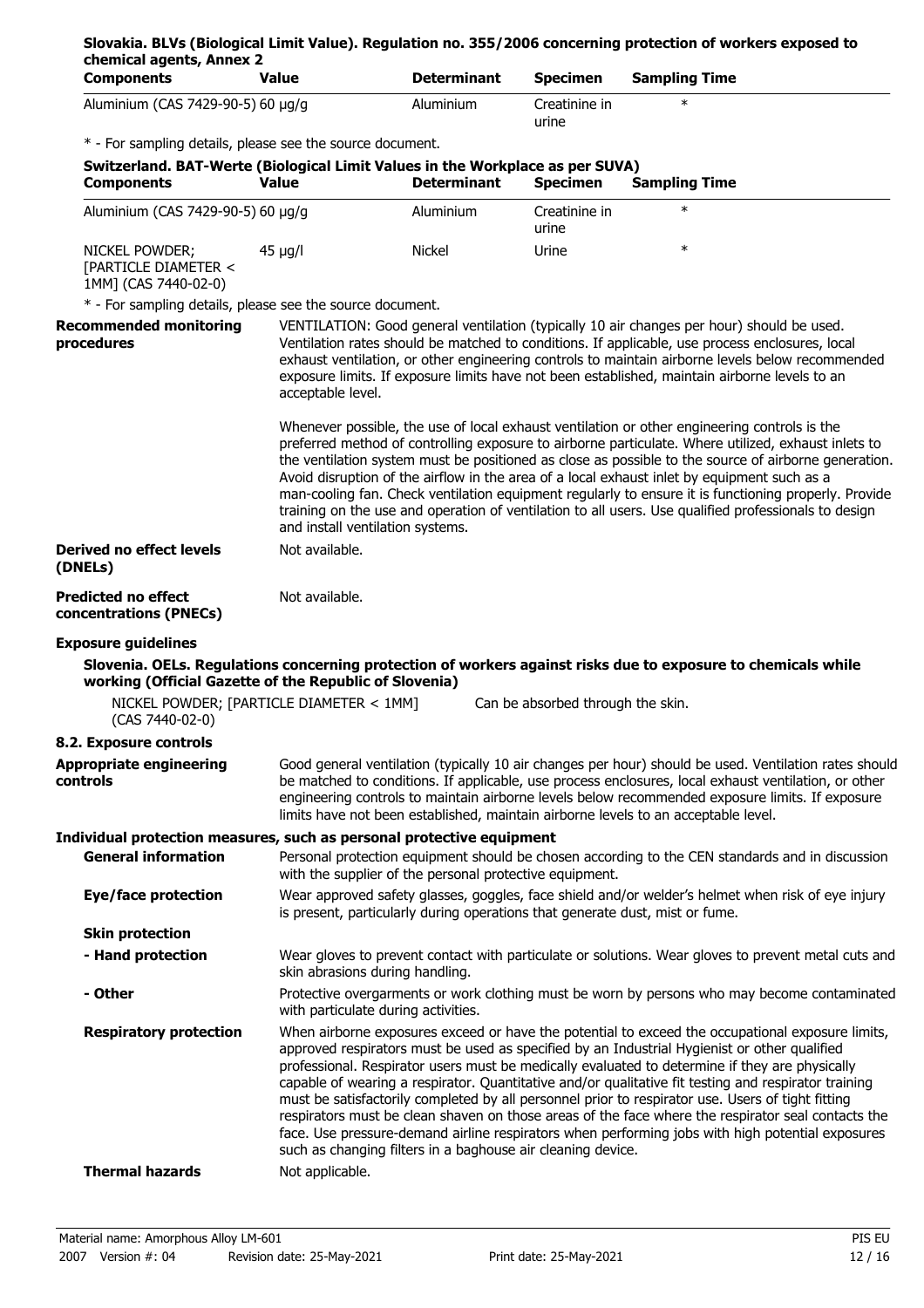| <b>Hygiene measures</b>                   | Always observe good personal hygiene measures, such as washing after handling the material and<br>before eating, drinking, and/or smoking. Routinely wash work clothing and protective equipment to<br>remove contaminants. |
|-------------------------------------------|-----------------------------------------------------------------------------------------------------------------------------------------------------------------------------------------------------------------------------|
| <b>Environmental exposure</b><br>controls | Inform appropriate managerial or supervisory personnel of all environmental releases.                                                                                                                                       |

## **SECTION 9: Physical and chemical properties**

## **9.1. Information on basic physical and chemical properties**

| <b>Appearance</b>                                 |                                                                                          |
|---------------------------------------------------|------------------------------------------------------------------------------------------|
| <b>Physical state</b>                             | Solid.                                                                                   |
| <b>Form</b>                                       | Various shapes.                                                                          |
| Colour                                            | Metallic.                                                                                |
| Odour                                             | Not applicable.                                                                          |
| <b>Odour threshold</b>                            | Not applicable.                                                                          |
| pH                                                | Not applicable.                                                                          |
| <b>Melting point/freezing point</b>               | 848,89 - 898,89 °C (1560 - 1650 °F) / Not applicable.                                    |
| <b>Initial boiling point and</b><br>boiling range | Not applicable.                                                                          |
| <b>Flash point</b>                                | Not applicable.                                                                          |
| <b>Evaporation rate</b>                           | Not applicable.                                                                          |
| <b>Flammability (solid, gas)</b>                  | Not applicable.                                                                          |
| Upper/lower flammability or explosive limits      |                                                                                          |
| <b>Flammability limit - lower</b><br>(%)          | Not applicable.                                                                          |
| <b>Flammability limit -</b><br>upper $(\% )$      | Not applicable.                                                                          |
| <b>Explosive limit - lower (</b><br>%)            | Not applicable.                                                                          |
| <b>Explosive limit - upper</b><br>(9/6)           | Not applicable.                                                                          |
| Vapour pressure                                   | 0,26 hPa estimated                                                                       |
| <b>Vapour density</b>                             | Not applicable.                                                                          |
| <b>Relative density</b>                           | Not applicable.                                                                          |
| Solubility(ies)                                   |                                                                                          |
| Solubility (water)                                | Not applicable.                                                                          |
| Solubility (other)                                | Not applicable.                                                                          |
| <b>Partition coefficient</b><br>(n-octanol/water) | Not available.                                                                           |
| <b>Auto-ignition temperature</b>                  | Not applicable.                                                                          |
| <b>Decomposition temperature</b>                  | Not applicable.                                                                          |
| <b>Viscosity</b>                                  | Not applicable.                                                                          |
| <b>Explosive properties</b>                       | Not explosive.                                                                           |
| <b>Oxidising properties</b>                       | Not oxidising.                                                                           |
| 9.2. Other information                            |                                                                                          |
| <b>Density</b>                                    | 8,24 g/cm3 estimated                                                                     |
| <b>Specific gravity</b>                           | 8,24 estimated                                                                           |
| <b>SECTION 10: Stability and reactivity</b>       |                                                                                          |
| 10.1. Reactivity                                  | Not available.                                                                           |
| 10.2. Chemical stability                          | Not available.                                                                           |
| 10.3. Possibility of hazardous<br>reactions       | Not available.                                                                           |
| 10.4. Conditions to avoid                         | Contact with incompatible materials.                                                     |
| 10.5. Incompatible materials                      | Not available.                                                                           |
| 10.6. Hazardous<br>decomposition products         | Irritating and/or toxic fumes and gases may be emitted upon the product's decomposition. |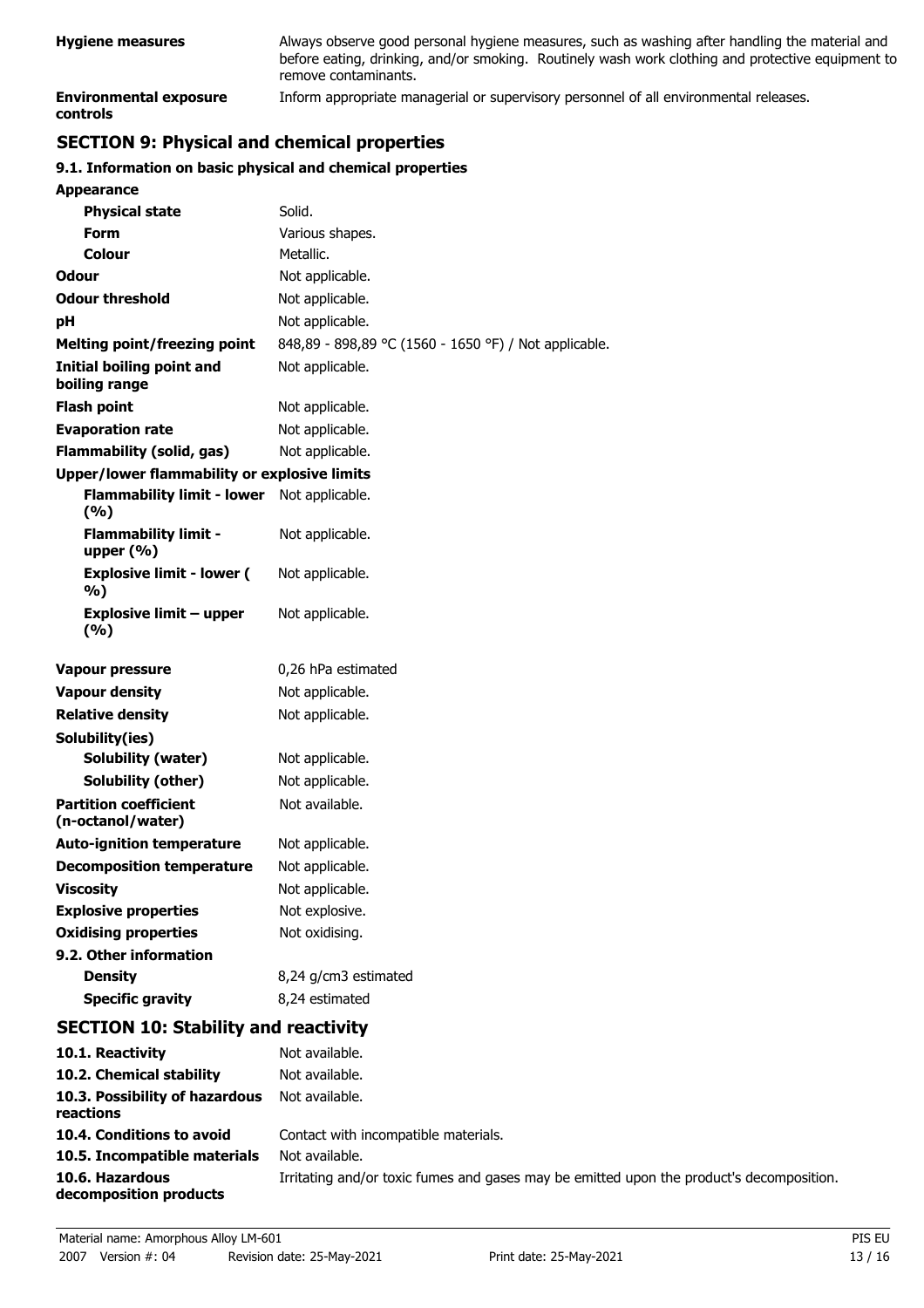## **SECTION 11: Toxicological information**

| SECTION II. TOXICOlOGICAL IIIIOHIIAGUUI                               |                                                                                                                                                           |                                                                                                               |  |
|-----------------------------------------------------------------------|-----------------------------------------------------------------------------------------------------------------------------------------------------------|---------------------------------------------------------------------------------------------------------------|--|
| <b>General information</b>                                            | Occupational exposure to the substance or mixture may cause adverse effects.                                                                              |                                                                                                               |  |
| <b>Information on likely routes of exposure</b>                       |                                                                                                                                                           |                                                                                                               |  |
| <b>Inhalation</b>                                                     |                                                                                                                                                           | May cause irritation to the respiratory system. Prolonged inhalation may be harmful.                          |  |
| <b>Skin contact</b>                                                   | May cause an allergic skin reaction.                                                                                                                      |                                                                                                               |  |
| Eye contact                                                           | Direct contact with eyes may cause temporary irritation.                                                                                                  |                                                                                                               |  |
| <b>Ingestion</b>                                                      | May cause discomfort if swallowed. However, ingestion is not likely to be a primary route of<br>occupational exposure.                                    |                                                                                                               |  |
| <b>Symptoms</b>                                                       | May cause respiratory irritation. Coughing. Discomfort in the chest. Shortness of breath. May cause<br>an allergic skin reaction. Dermatitis. Rash.       |                                                                                                               |  |
| 11.1. Information on toxicological effects                            |                                                                                                                                                           |                                                                                                               |  |
| <b>Acute toxicity</b>                                                 |                                                                                                                                                           | May cause an allergic skin reaction. May cause respiratory irritation.                                        |  |
| <b>Skin corrosion/irritation</b>                                      |                                                                                                                                                           | Due to partial or complete lack of data the classification is not possible.                                   |  |
| Serious eye damage/eye<br>irritation                                  |                                                                                                                                                           | Due to partial or complete lack of data the classification is not possible.                                   |  |
| <b>Respiratory sensitisation</b>                                      | Due to partial or complete lack of data the classification is not possible. May cause allergy or<br>asthma symptoms or breathing difficulties if inhaled. |                                                                                                               |  |
| <b>Skin sensitisation</b>                                             | May cause an allergic skin reaction.                                                                                                                      |                                                                                                               |  |
| <b>Germ cell mutagenicity</b>                                         | Due to partial or complete lack of data the classification is not possible.                                                                               |                                                                                                               |  |
| Carcinogenicity                                                       | Suspected of causing cancer.                                                                                                                              |                                                                                                               |  |
| at work (as amended)                                                  |                                                                                                                                                           | Hungary. 26/2000 EüM Ordinance on protection against and preventing risk relating to exposure to carcinogens  |  |
| Not listed.                                                           |                                                                                                                                                           |                                                                                                               |  |
| <b>IARC Monographs. Overall Evaluation of Carcinogenicity</b>         |                                                                                                                                                           |                                                                                                               |  |
| NICKEL POWDER; [PARTICLE DIAMETER < 1MM]<br>(CAS 7440-02-0)           |                                                                                                                                                           | 2B Possibly carcinogenic to humans.                                                                           |  |
| working (Official Gazette of the Republic of Slovenia)                |                                                                                                                                                           | Slovenia. OELs. Regulations concerning protection of workers against risks due to exposure to chemicals while |  |
| Aluminium (CAS 7429-90-5)<br>NICKEL POWDER; [PARTICLE DIAMETER < 1MM] |                                                                                                                                                           | Carcinogenic, Category 1A<br>Carcinogenic, Category 2.                                                        |  |
| (CAS 7440-02-0)<br><b>Reproductive toxicity</b>                       |                                                                                                                                                           | Due to partial or complete lack of data the classification is not possible.                                   |  |
| <b>Specific target organ toxicity</b>                                 | May cause respiratory irritation.                                                                                                                         |                                                                                                               |  |
| single exposure                                                       |                                                                                                                                                           |                                                                                                               |  |
| <b>Specific target organ toxicity</b><br>- repeated exposure          |                                                                                                                                                           | May cause damage to organs through prolonged or repeated exposure.                                            |  |
| <b>Aspiration hazard</b>                                              |                                                                                                                                                           | Due to partial or complete lack of data the classification is not possible.                                   |  |
| <b>Mixture versus substance</b><br>information                        | No information available.                                                                                                                                 |                                                                                                               |  |
| <b>Other information</b>                                              | Not available.                                                                                                                                            |                                                                                                               |  |

## **SECTION 12: Ecological information**

## **12.1. Toxicity**

| <b>Product</b>                                             |             | <b>Species</b>                  | <b>Test Results</b>             |
|------------------------------------------------------------|-------------|---------------------------------|---------------------------------|
| Amorphous Alloy LM-601                                     |             |                                 |                                 |
| <b>Aquatic</b>                                             |             |                                 |                                 |
| Crustacea                                                  | EC50        | Daphnia                         | $0,4963$ mg/l, 48 hours         |
| <b>Fish</b>                                                | <b>LC50</b> | <b>Fish</b>                     | 6,4593 mg/l, 96 hours           |
| Acute                                                      |             |                                 |                                 |
| <b>Fish</b>                                                | <b>LC50</b> | <b>Fish</b>                     | 0,0913 mg/l, 96 hours estimated |
| <b>Components</b>                                          |             | <b>Species</b>                  | <b>Test Results</b>             |
| COPPER FLAKES (COATED WITH ALIPHATIC ACID) (CAS 7440-50-8) |             |                                 |                                 |
| <b>Aquatic</b>                                             |             |                                 |                                 |
| Acute                                                      |             |                                 |                                 |
| Crustacea                                                  | <b>EC50</b> | Blue crab (Callinectes sapidus) | $0,0031$ mg/l                   |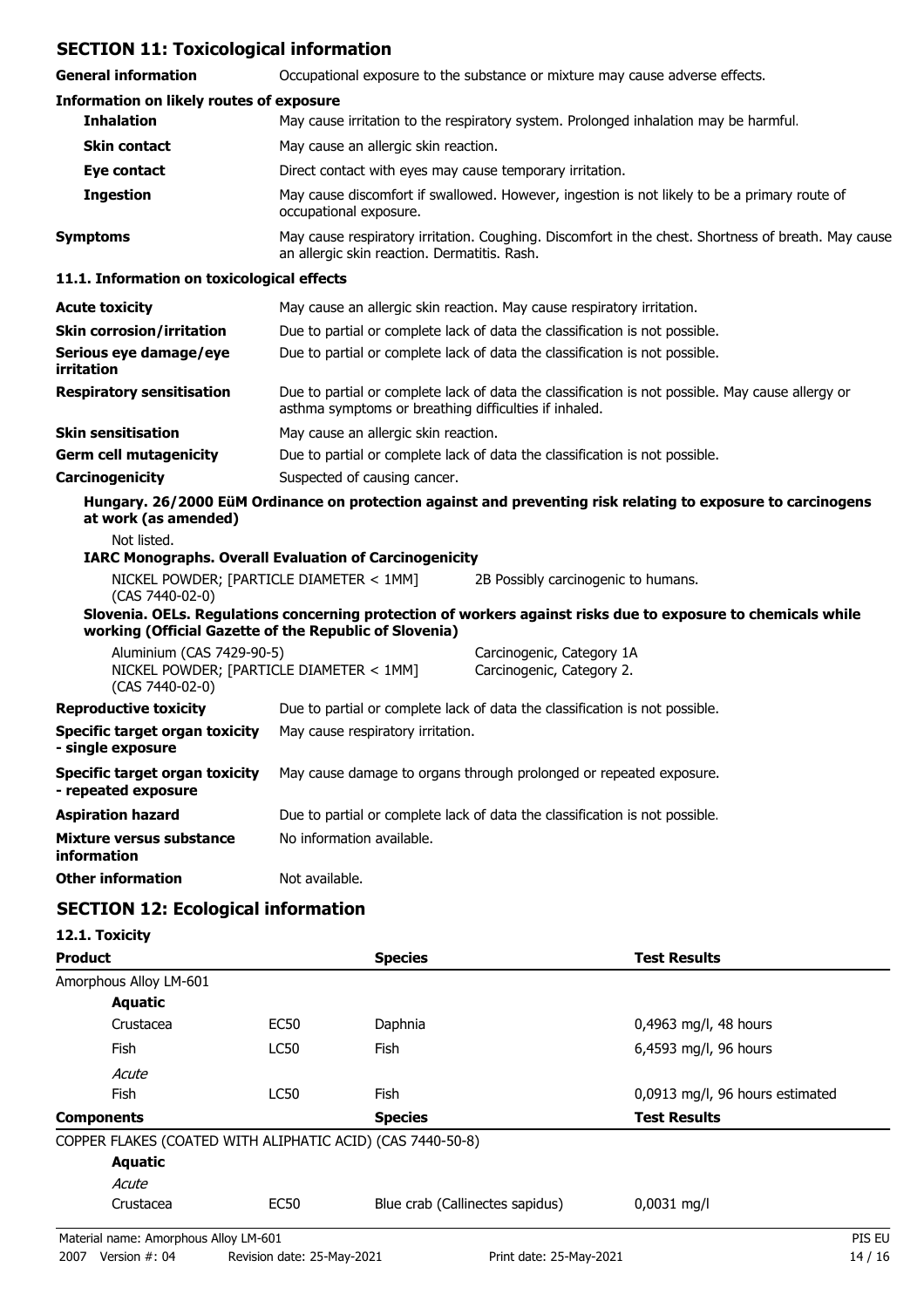| <b>Components</b>                                                            |                                                          | <b>Species</b>                                          |                                                                         | <b>Test Results</b>            |  |
|------------------------------------------------------------------------------|----------------------------------------------------------|---------------------------------------------------------|-------------------------------------------------------------------------|--------------------------------|--|
| <b>Fish</b>                                                                  | <b>LC50</b>                                              |                                                         | Fathead minnow (Pimephales promelas)                                    | 0,0219 - 0,0446 mg/l, 96 hours |  |
|                                                                              | NICKEL POWDER; [PARTICLE DIAMETER < 1MM] (CAS 7440-02-0) |                                                         |                                                                         |                                |  |
| <b>Aquatic</b>                                                               |                                                          |                                                         |                                                                         |                                |  |
| Acute                                                                        |                                                          |                                                         |                                                                         |                                |  |
| Fish                                                                         | <b>LC50</b>                                              | Rainbow trout, donaldson trout<br>(Oncorhynchus mykiss) |                                                                         | $0.06$ mg/l, 4 days            |  |
| * Estimates for product may be based on additional component data not shown. |                                                          |                                                         |                                                                         |                                |  |
| 12.2. Persistence and<br>degradability                                       | Not available.                                           |                                                         |                                                                         |                                |  |
| 12.3. Bioaccumulative<br>potential                                           | Not available.                                           |                                                         |                                                                         |                                |  |
| <b>Partition coefficient</b><br>n-octanol/water (log Kow)                    | Not available.                                           |                                                         |                                                                         |                                |  |
| <b>Bioconcentration factor (BCF)</b>                                         | Not available.                                           |                                                         |                                                                         |                                |  |
| 12.4. Mobility in soil                                                       | Not available.                                           |                                                         |                                                                         |                                |  |
| 12.5. Results of PBT and<br><b>vPvB</b> assessment                           |                                                          | Not a PBT or vPvB substance or mixture.                 |                                                                         |                                |  |
| 12.6. Other adverse effects                                                  | Not available.                                           |                                                         |                                                                         |                                |  |
| 12.7. Additional information                                                 |                                                          |                                                         |                                                                         |                                |  |
| Estonia Dangerous substances in soil Data                                    |                                                          |                                                         |                                                                         |                                |  |
| COPPER FLAKES (COATED WITH ALIPHATIC ACID)<br>(CAS 7440-50-8)                |                                                          |                                                         | Copper (Cu) 100 mg/kg                                                   |                                |  |
| NICKEL POWDER; [PARTICLE DIAMETER < 1MM]<br>(CAS 7440-02-0)                  |                                                          |                                                         | Copper (Cu) 150 mg/kg<br>Copper (Cu) 500 mg/kg<br>Nickel (Ni) 150 mg/kg |                                |  |
|                                                                              |                                                          |                                                         | Nickel (Ni) 50 mg/kg<br>Nickel (Ni) 500 mg/kg                           |                                |  |
| <b>SECTION 13: Disposal considerations</b>                                   |                                                          |                                                         |                                                                         |                                |  |

## **13.1. Waste treatment methods**

| <b>Residual waste</b>                  | Dispose of in accordance with local regulations. Empty containers or liners may retain some product<br>residues. This material and its container must be disposed of in a safe manner (see: Disposal<br>instructions). |
|----------------------------------------|------------------------------------------------------------------------------------------------------------------------------------------------------------------------------------------------------------------------|
| <b>Contaminated packaging</b>          | Since emptied containers may retain product residue, follow label warnings even after container is<br>emptied. Empty containers should be taken to an approved waste handling site for recycling or<br>disposal.       |
| <b>EU waste code</b>                   | The Waste code should be assigned in discussion between the user, the producer and the waste<br>disposal company.                                                                                                      |
| <b>Disposal</b><br>methods/information | Collect and reclaim or dispose in sealed containers at licensed waste disposal site. Dispose of<br>contents/container in accordance with local/regional/national/international regulations.                            |
| <b>Special precautions</b>             | Dispose in accordance with all applicable regulations.                                                                                                                                                                 |

## **SECTION 14: Transport information**

### **ADR**

14.1. - 14.6.: Not regulated as dangerous goods.

### **RID**

14.1. - 14.6.: Not regulated as dangerous goods.

### **ADN**

14.1. - 14.6.: Not regulated as dangerous goods.

#### **IATA**

14.1. - 14.6.: Not regulated as dangerous goods.

## **IMDG**

14.1. - 14.6.: Not regulated as dangerous goods.

## **SECTION 15: Regulatory information**

## **15.1. Safety, health and environmental regulations/legislation specific for the substance or mixture**

## **EU regulations**